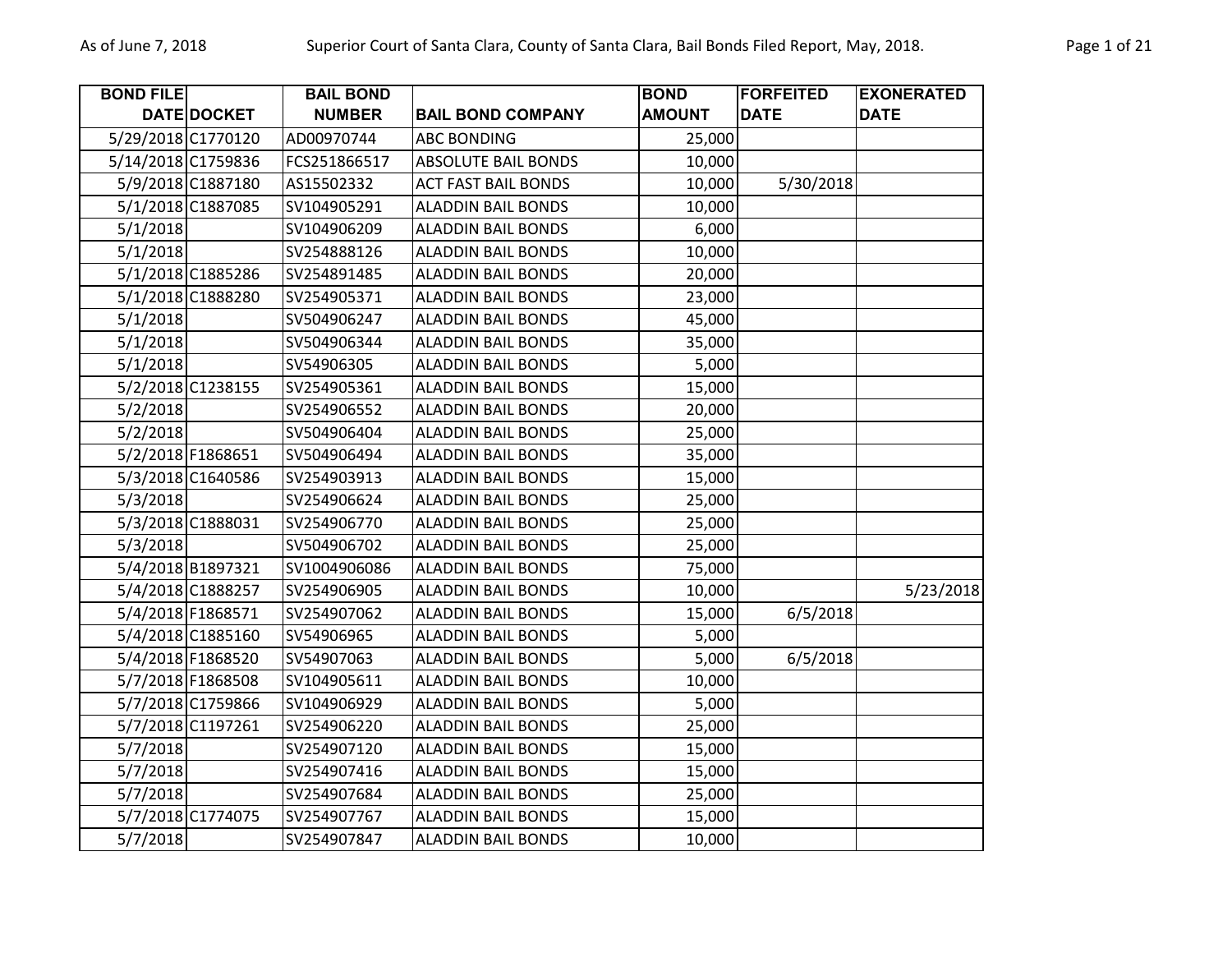| <b>BOND FILE</b>   |                    | <b>BAIL BOND</b> |                           | <b>BOND</b>   | <b>FORFEITED</b> | <b>EXONERATED</b> |
|--------------------|--------------------|------------------|---------------------------|---------------|------------------|-------------------|
|                    | DATE DOCKET        | <b>NUMBER</b>    | <b>BAIL BOND COMPANY</b>  | <b>AMOUNT</b> | <b>DATE</b>      | <b>DATE</b>       |
|                    | 5/7/2018 B1897184  | SV504888128      | <b>ALADDIN BAIL BONDS</b> | 10,000        |                  |                   |
|                    | 5/7/2018 C1774976  | SV504903984      | <b>ALADDIN BAIL BONDS</b> | 10,000        | 6/5/2018         |                   |
|                    | 5/7/2018 C1887517  | SV504906203      | <b>ALADDIN BAIL BONDS</b> | 50,000        |                  |                   |
| 5/7/2018           |                    | SV504907530      | <b>ALADDIN BAIL BONDS</b> | 35,000        |                  |                   |
| 5/7/2018           |                    | SV504907778      | <b>ALADDIN BAIL BONDS</b> | 25,000        |                  |                   |
|                    | 5/7/2018 C1772873  | SV504907804      | <b>ALADDIN BAIL BONDS</b> | 30,000        |                  |                   |
|                    | 5/7/2018 C1885204  | SV54904422       | <b>ALADDIN BAIL BONDS</b> | 5,000         |                  |                   |
| 5/8/2018           |                    | SV104907564      | <b>ALADDIN BAIL BONDS</b> | 10,000        |                  |                   |
| 5/8/2018           |                    | SV254907117      | <b>ALADDIN BAIL BONDS</b> | 20,000        |                  |                   |
|                    | 5/8/2018 B1897407  | SV254907242      | <b>ALADDIN BAIL BONDS</b> | 20,000        |                  |                   |
|                    | 5/8/2018 C1770039  | SV254907943      | <b>ALADDIN BAIL BONDS</b> | 15,000        |                  |                   |
|                    | 5/8/2018 F1868894  | SV254907968      | <b>ALADDIN BAIL BONDS</b> | 15,000        |                  |                   |
| 5/8/2018           |                    | SV504907865      | <b>ALADDIN BAIL BONDS</b> | 30,000        |                  |                   |
| 5/9/2018           |                    | SV254908069      | <b>ALADDIN BAIL BONDS</b> | 10,000        |                  |                   |
|                    | 5/9/2018 F1868580  | SV254908169      | <b>ALADDIN BAIL BONDS</b> | 15,000        |                  |                   |
| 5/9/2018           |                    | SV254908186      | <b>ALADDIN BAIL BONDS</b> | 25,000        |                  |                   |
|                    | 5/9/2018 B1794257  | SV254908239      | <b>ALADDIN BAIL BONDS</b> | 20,000        |                  |                   |
| 5/10/2018          |                    | SV254908346      | <b>ALADDIN BAIL BONDS</b> | 25,000        |                  |                   |
|                    | 5/10/2018 C1780237 | SV254908425      | <b>ALADDIN BAIL BONDS</b> | 15,000        |                  |                   |
|                    | 5/10/2018 C1638498 | SV504908454      | <b>ALADDIN BAIL BONDS</b> | 50,000        |                  |                   |
|                    | 5/10/2018 C1884443 | SV504908495      | <b>ALADDIN BAIL BONDS</b> | 50,000        |                  |                   |
|                    | 5/11/2018 B1897563 | SV104908618      | <b>ALADDIN BAIL BONDS</b> | 10,000        |                  |                   |
| 5/11/2018 B1794769 |                    | SV254906751      | <b>ALADDIN BAIL BONDS</b> | 20,000        |                  |                   |
|                    | 5/14/2018 C1889520 | SV1004909082     | <b>ALADDIN BAIL BONDS</b> | 55,000        |                  |                   |
| 5/14/2018 C1890851 |                    | SV10490899       | <b>ALADDIN BAIL BONDS</b> | 7,000         |                  |                   |
| 5/14/2018          |                    | SV104909037      | <b>ALADDIN BAIL BONDS</b> | 10,000        |                  |                   |
| 5/14/2018          |                    | SV104909038      | <b>ALADDIN BAIL BONDS</b> | 10,000        |                  |                   |
| 5/14/2018          |                    | SV104909265      | <b>ALADDIN BAIL BONDS</b> | 10,000        |                  |                   |
|                    | 5/14/2018 C1885375 | SV104909377      | <b>ALADDIN BAIL BONDS</b> | 7,000         |                  |                   |
| 5/14/2018 C1882291 |                    | SV104909378      | <b>ALADDIN BAIL BONDS</b> | 10,000        |                  |                   |
|                    | 5/14/2018 C1883637 | SV104909379      | <b>ALADDIN BAIL BONDS</b> | 6,000         |                  |                   |
|                    | 5/14/2018 C1888479 | SV104909381      | <b>ALADDIN BAIL BONDS</b> | 7,500         |                  |                   |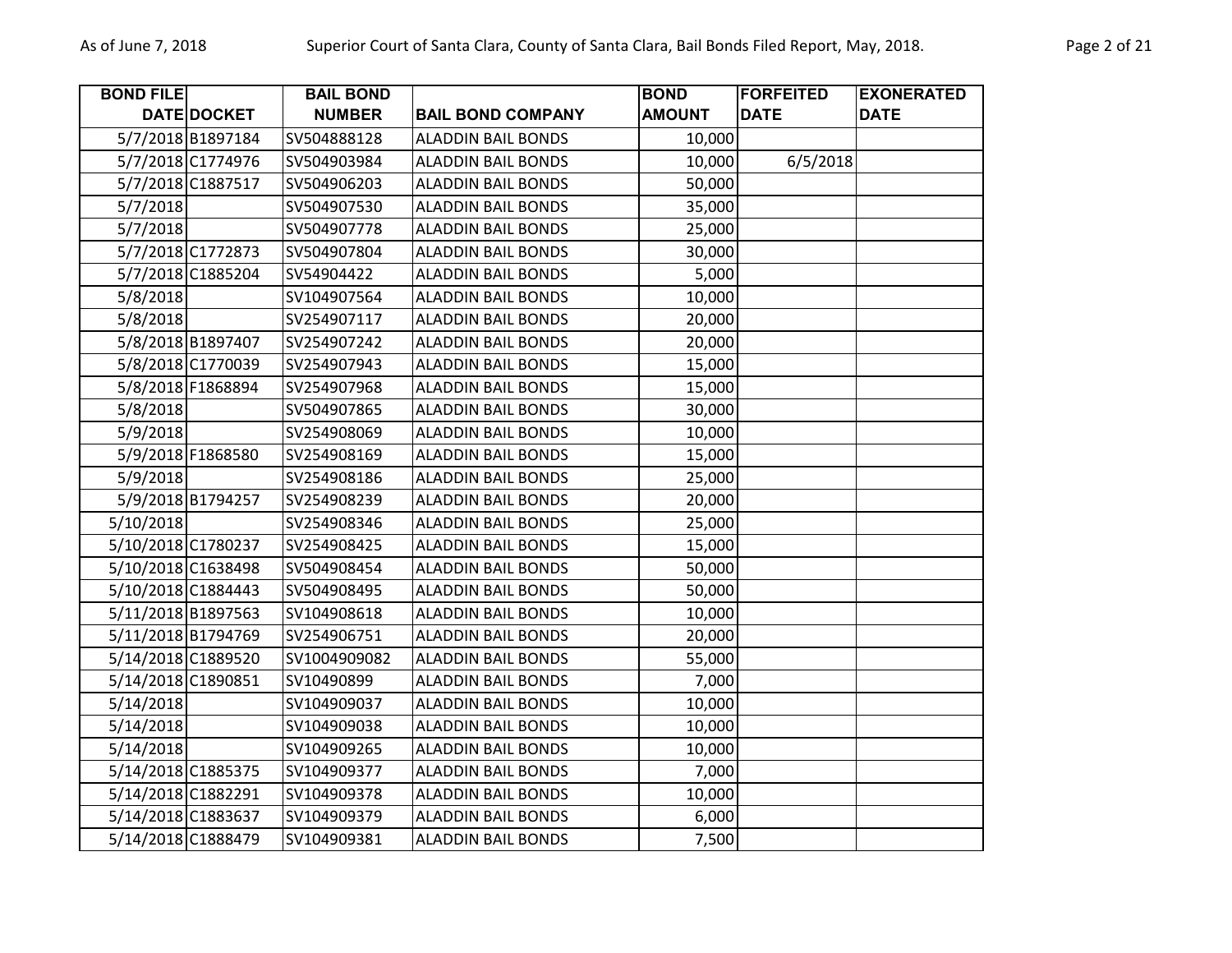| <b>BOND FILE</b>   |             | <b>BAIL BOND</b> |                           | <b>BOND</b>   | <b>FORFEITED</b> | <b>EXONERATED</b> |
|--------------------|-------------|------------------|---------------------------|---------------|------------------|-------------------|
|                    | DATE DOCKET | <b>NUMBER</b>    | <b>BAIL BOND COMPANY</b>  | <b>AMOUNT</b> | <b>DATE</b>      | <b>DATE</b>       |
| 5/14/2018 C1516693 |             | SV254907718      | <b>ALADDIN BAIL BONDS</b> | 20,000        |                  |                   |
| 5/14/2018          |             | SV254908792      | <b>ALADDIN BAIL BONDS</b> | 25,000        |                  |                   |
| 5/14/2018 C1641750 |             | SV254909020      | <b>ALADDIN BAIL BONDS</b> | 15,000        |                  |                   |
| 5/14/2018          |             | SV254909097      | <b>ALADDIN BAIL BONDS</b> | 25,000        |                  |                   |
| 5/14/2018 C1776550 |             | SV254909364      | <b>ALADDIN BAIL BONDS</b> | 20,000        |                  |                   |
| 5/14/2018 C1891332 |             | SV4909457        | <b>ALADDIN BAIL BONDS</b> | 11,000        |                  |                   |
| 5/14/2018          |             | SV504909277      | <b>ALADDIN BAIL BONDS</b> | 45,000        |                  |                   |
| 5/14/2018          |             | SV504909332      | <b>ALADDIN BAIL BONDS</b> | 30,000        |                  |                   |
| 5/14/2018 C1888024 |             | SV54907411       | <b>ALADDIN BAIL BONDS</b> | 2,000         |                  |                   |
| 5/14/2018          |             | SV54909024       | <b>ALADDIN BAIL BONDS</b> | 5,000         |                  |                   |
| 5/14/2018 C1887301 |             | SV54909380       | <b>ALADDIN BAIL BONDS</b> | 1,500         |                  |                   |
| 5/15/2018          |             | SV104909677      | <b>ALADDIN BAIL BONDS</b> | 5,000         |                  |                   |
| 5/15/2018 B1794239 |             | SV254909376      | <b>ALADDIN BAIL BONDS</b> | 25,000        |                  |                   |
| 5/15/2018          |             | SV254909574      | <b>ALADDIN BAIL BONDS</b> | 20,000        |                  |                   |
| 5/15/2018          |             | SV254909594      | <b>ALADDIN BAIL BONDS</b> | 12,000        |                  |                   |
| 5/15/2018 C1884352 |             | SV254909647      | <b>ALADDIN BAIL BONDS</b> | 15,000        |                  |                   |
| 5/15/2018          |             | SV504909613      | <b>ALADDIN BAIL BONDS</b> | 30,000        |                  |                   |
| 5/15/2018          |             | SV54909558       | <b>ALADDIN BAIL BONDS</b> | 5,000         |                  |                   |
| 5/15/2018 C1884893 |             | SV54909678       | <b>ALADDIN BAIL BONDS</b> | 5,000         |                  |                   |
| 5/18/2018 B1897598 |             | SV54909958       | <b>ALADDIN BAIL BONDS</b> | 2,000         |                  |                   |
| 5/21/2018 B1895728 |             | SV104908139      | <b>ALADDIN BAIL BONDS</b> | 10,000        |                  |                   |
| 5/21/2018          |             | SV504910064      | <b>ALADDIN BAIL BONDS</b> | 40,000        |                  |                   |
| 5/22/2018 B1897859 |             | SV1004910805     | <b>ALADDIN BAIL BONDS</b> | 71,000        |                  |                   |
| 5/22/2018 C1891469 |             | SV104910568      | <b>ALADDIN BAIL BONDS</b> | 10,000        |                  |                   |
| 5/22/2018          |             | SV104911024      | <b>ALADDIN BAIL BONDS</b> | 10,000        |                  |                   |
| 5/22/2018          |             | SV254902285      | <b>ALADDIN BAIL BONDS</b> | 5,000         |                  |                   |
| 5/22/2018 C1888921 |             | SV254910136      | <b>ALADDIN BAIL BONDS</b> | 15,000        |                  |                   |
| 5/22/2018 C1766455 |             | SV254910562      | <b>ALADDIN BAIL BONDS</b> | 25,000        |                  |                   |
| 5/22/2018          |             | SV254910668      | <b>ALADDIN BAIL BONDS</b> | 11,000        |                  |                   |
| 5/22/2018          |             | SV254910729      | <b>ALADDIN BAIL BONDS</b> | 25,000        |                  |                   |
| 5/22/2018 C1358531 |             | SV504910319      | <b>ALADDIN BAIL BONDS</b> | 50,000        |                  |                   |
| 5/22/2018 C1888581 |             | SV504910700      | <b>ALADDIN BAIL BONDS</b> | 25,000        |                  |                   |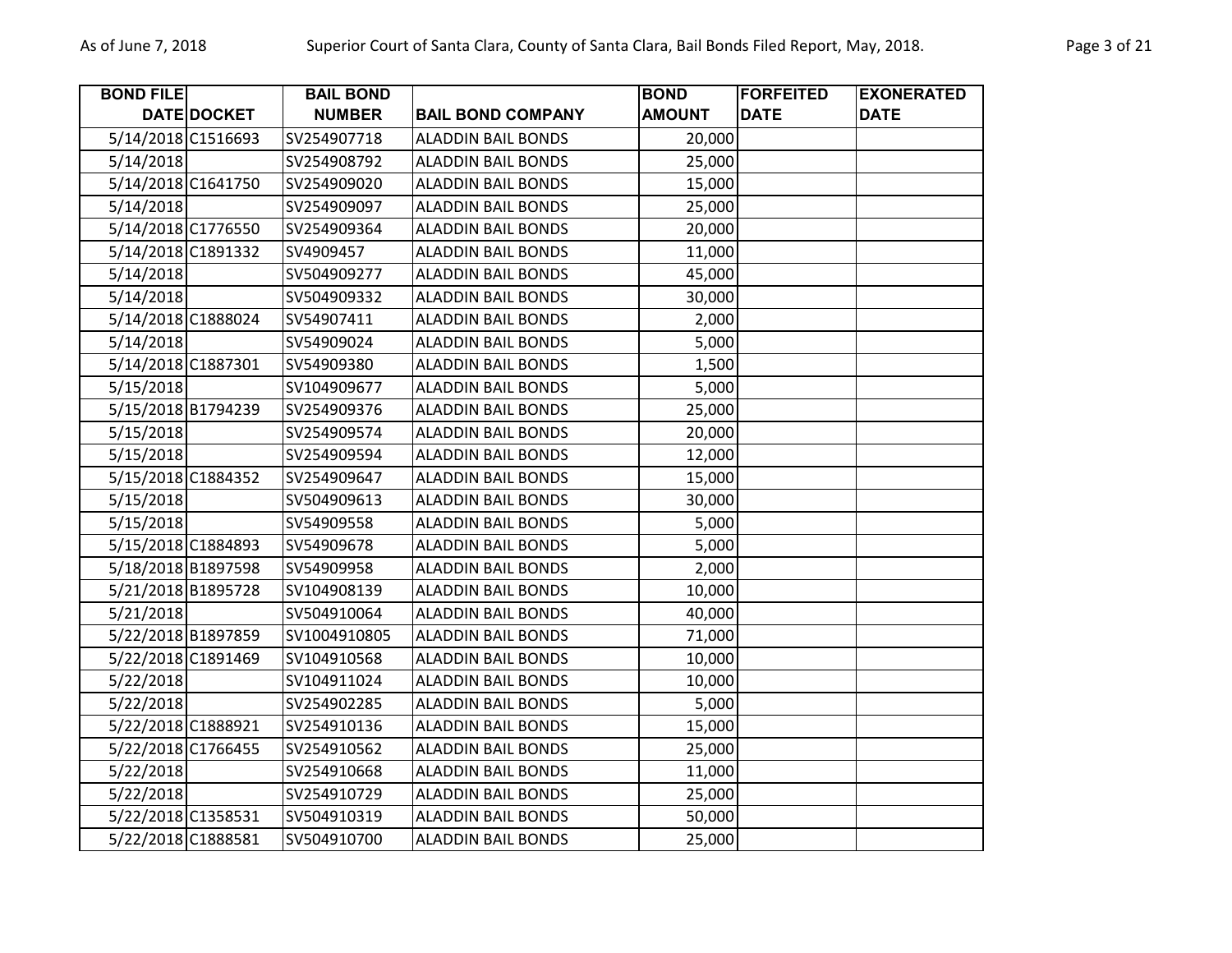| <b>BOND FILE</b>   |                    | <b>BAIL BOND</b> |                           | <b>BOND</b>   | <b>FORFEITED</b> | <b>EXONERATED</b> |
|--------------------|--------------------|------------------|---------------------------|---------------|------------------|-------------------|
|                    | <b>DATE DOCKET</b> | <b>NUMBER</b>    | <b>BAIL BOND COMPANY</b>  | <b>AMOUNT</b> | <b>DATE</b>      | <b>DATE</b>       |
| 5/22/2018          |                    | SV504910875      | <b>ALADDIN BAIL BONDS</b> | 26,000        |                  |                   |
| 5/22/2018          |                    | SV504910907      | <b>ALADDIN BAIL BONDS</b> | 41,000        |                  |                   |
| 5/22/2018          |                    | SV504911028      | <b>ALADDIN BAIL BONDS</b> | 38,000        |                  |                   |
| 5/22/2018 C1891296 |                    | SV54910135       | <b>ALADDIN BAIL BONDS</b> | 5,000         |                  |                   |
| 5/22/2018          |                    | SV54910864       | <b>ALADDIN BAIL BONDS</b> | 5,000         |                  |                   |
| 5/23/2018 C1777662 |                    | SV254900310      | <b>ALADDIN BAIL BONDS</b> | 10,000        |                  |                   |
| 5/23/2018 C1650372 |                    | SV254908342      | <b>ALADDIN BAIL BONDS</b> | 15,000        |                  |                   |
| 5/23/2018 F1868644 |                    | SV254910894      | <b>ALADDIN BAIL BONDS</b> | 25,000        |                  |                   |
| 5/23/2018          |                    | SV504911591      | <b>ALADDIN BAIL BONDS</b> | 41,000        |                  |                   |
| 5/24/2018          |                    | SV1004911679     | <b>ALADDIN BAIL BONDS</b> | 56,000        |                  |                   |
| 5/24/2018 C1759485 |                    | SV254911635      | <b>ALADDIN BAIL BONDS</b> | 25,000        |                  |                   |
| 5/24/2018          |                    | SV504911372      | <b>ALADDIN BAIL BONDS</b> | 41,000        |                  |                   |
| 5/24/2018          |                    | SV504911479      | <b>ALADDIN BAIL BONDS</b> | 38,000        |                  |                   |
| 5/24/2018 C1891737 |                    | SV54911452       | <b>ALADDIN BAIL BONDS</b> | 2,000         |                  |                   |
| 5/24/2018 T7707650 |                    | SV54911513       | <b>ALADDIN BAIL BONDS</b> | 1,000         |                  |                   |
| 5/24/2018 T8713607 |                    | SV54911514       | <b>ALADDIN BAIL BONDS</b> | 1,000         |                  |                   |
| 5/25/2018          |                    | SV254891486      | <b>ALADDIN BAIL BONDS</b> | 5,000         |                  |                   |
| 5/25/2018 C1884804 |                    | SV254911923      | <b>ALADDIN BAIL BONDS</b> | 20,000        |                  |                   |
| 5/25/2018 C1777953 |                    | SV504880882      | <b>ALADDIN BAIL BONDS</b> | 30,000        |                  | 5/25/2018         |
| 5/25/2018 C1891763 |                    | SV54911785       | <b>ALADDIN BAIL BONDS</b> | 5,000         |                  |                   |
| 5/29/2018 C1766030 |                    | SV1004912240     | <b>ALADDIN BAIL BONDS</b> | 100,000       |                  |                   |
| 5/29/2018          |                    | SV104912036      | <b>ALADDIN BAIL BONDS</b> | 10,000        |                  |                   |
| 5/29/2018          |                    | SV104912653      | <b>ALADDIN BAIL BONDS</b> | 10,000        |                  |                   |
| 5/29/2018 B1896980 |                    | SV254911821      | <b>ALADDIN BAIL BONDS</b> | 25,000        |                  |                   |
| 5/29/2018 C1778460 |                    | SV254911861      | <b>ALADDIN BAIL BONDS</b> | 15,000        |                  |                   |
| 5/29/2018          |                    | SV254911880      | <b>ALADDIN BAIL BONDS</b> | 25,000        |                  |                   |
| 5/29/2018 B1897665 |                    | SV254911962      | <b>ALADDIN BAIL BONDS</b> | 15,000        |                  |                   |
| 5/29/2018          |                    | SV254912341      | <b>ALADDIN BAIL BONDS</b> | 25,000        |                  |                   |
| 5/29/2018          |                    | SV254912545      | <b>ALADDIN BAIL BONDS</b> | 20,000        |                  |                   |
| 5/29/2018 C1759174 |                    | SV254912555      | <b>ALADDIN BAIL BONDS</b> | 15,000        |                  |                   |
| 5/29/2018          |                    | SV254912606      | <b>ALADDIN BAIL BONDS</b> | 15,000        |                  |                   |

5/29/2018 SV254912876 ALADDIN BAIL BONDS 10,000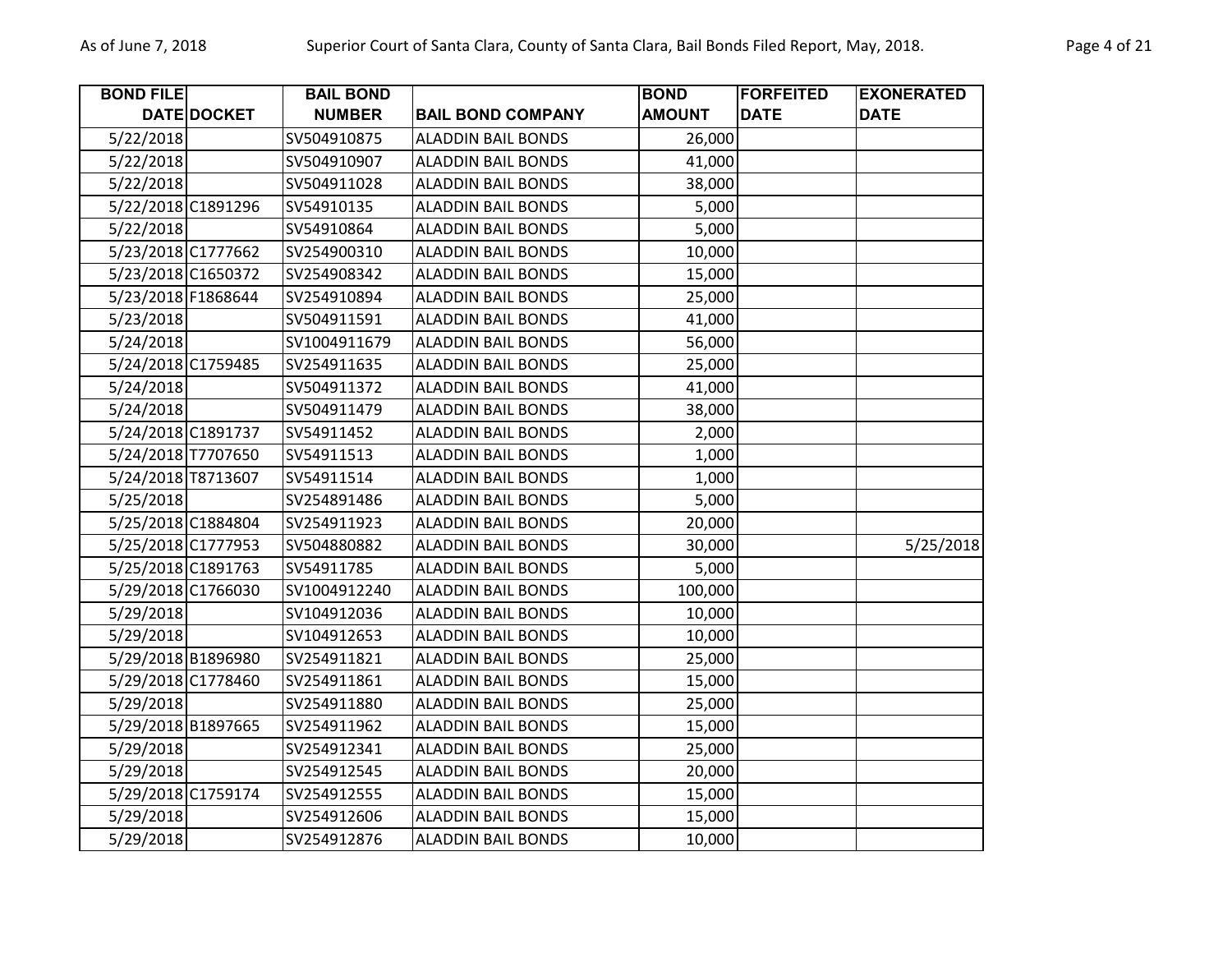| <b>BOND FILE</b>   |                    | <b>BAIL BOND</b> |                           | <b>BOND</b>   | <b>FORFEITED</b> | <b>EXONERATED</b> |
|--------------------|--------------------|------------------|---------------------------|---------------|------------------|-------------------|
|                    | <b>DATE DOCKET</b> | <b>NUMBER</b>    | <b>BAIL BOND COMPANY</b>  | <b>AMOUNT</b> | <b>DATE</b>      | <b>DATE</b>       |
| 5/29/2018          |                    | SV254912905      | <b>ALADDIN BAIL BONDS</b> | 20,000        |                  |                   |
| 5/29/2018 C1779015 |                    | SV504910567      | <b>ALADDIN BAIL BONDS</b> | 40,000        |                  |                   |
| 5/29/2018 C1890707 |                    | SV504912142      | <b>ALADDIN BAIL BONDS</b> | 45,000        |                  |                   |
| 5/29/2018 C1651386 |                    | SV504912178      | <b>ALADDIN BAIL BONDS</b> | 15,000        |                  |                   |
| 5/29/2018 C1628322 |                    | SV504912258      | <b>ALADDIN BAIL BONDS</b> | 50,000        |                  |                   |
| 5/29/2018          |                    | SV504912290      | <b>ALADDIN BAIL BONDS</b> | 30,000        |                  |                   |
| 5/29/2018          |                    | SV504912511      | <b>ALADDIN BAIL BONDS</b> | 45,000        |                  |                   |
| 5/29/2018          |                    | SV504912564      | <b>ALADDIN BAIL BONDS</b> | 40,000        |                  |                   |
| 5/29/2018 B1897518 |                    | SV54911399       | <b>ALADDIN BAIL BONDS</b> | 5,000         |                  |                   |
| 5/29/2018 C1883211 |                    | SV54912127       | <b>ALADDIN BAIL BONDS</b> | 5,000         |                  |                   |
| 5/29/2018 C1766350 |                    | SV54912472       | <b>ALADDIN BAIL BONDS</b> | 2,000         | 6/1/2018         |                   |
| 5/29/2018 C1881582 |                    | SV54912473       | <b>ALADDIN BAIL BONDS</b> | 5,000         | 5/29/2018        |                   |
| 5/30/2018          |                    | SV1004912853     | <b>ALADDIN BAIL BONDS</b> | 60,000        |                  |                   |
| 5/30/2018 C1889457 |                    | SV104912215      | <b>ALADDIN BAIL BONDS</b> | 10,000        |                  |                   |
| 5/30/2018 C1885627 |                    | SV104912431      | <b>ALADDIN BAIL BONDS</b> | 6,000         |                  |                   |
| 5/30/2018 C1885374 |                    | SV104912432      | <b>ALADDIN BAIL BONDS</b> | 6,000         |                  |                   |
| 5/30/2018 C1761801 |                    | SV254911374      | <b>ALADDIN BAIL BONDS</b> | 25,000        |                  |                   |
| 5/30/2018 C1760892 |                    | SV254912062      | <b>ALADDIN BAIL BONDS</b> | 20,000        |                  |                   |
| 5/30/2018 C1884593 |                    | SV254912063      | <b>ALADDIN BAIL BONDS</b> | 25,000        |                  |                   |
| 5/30/2018 C1761694 |                    | SV254912093      | <b>ALADDIN BAIL BONDS</b> | 20,000        |                  |                   |
| 5/30/2018          |                    | SV254912280      | <b>ALADDIN BAIL BONDS</b> | 6,000         |                  |                   |
| 5/30/2018          |                    | SV254912619      | <b>ALADDIN BAIL BONDS</b> | 11,000        |                  |                   |
| 5/30/2018 F1767043 |                    | SV254912654      | <b>ALADDIN BAIL BONDS</b> | 15,000        |                  |                   |
| 5/30/2018 B1369763 |                    | SV254912943      | <b>ALADDIN BAIL BONDS</b> | 20,000        |                  |                   |
| 5/30/2018          |                    | SV254913026      | <b>ALADDIN BAIL BONDS</b> | 25,000        |                  |                   |
| 5/30/2018 C1890972 |                    | SV254913056      | <b>ALADDIN BAIL BONDS</b> | 25,000        |                  |                   |
| 5/30/2018          |                    | SV254913082      | <b>ALADDIN BAIL BONDS</b> | 25,000        |                  |                   |
| 5/30/2018 C1761188 |                    | SV5004912598     | <b>ALADDIN BAIL BONDS</b> | 500,000       |                  |                   |
| 5/30/2018 C1888888 |                    | SV504912368      | <b>ALADDIN BAIL BONDS</b> | 26,000        |                  |                   |
| 5/30/2018 B1790550 |                    | SV504912722      | <b>ALADDIN BAIL BONDS</b> | 30,000        |                  |                   |
| 5/30/2018 C1886246 |                    | SV504913087      | <b>ALADDIN BAIL BONDS</b> | 25,000        |                  |                   |
| 5/31/2018          |                    | SV104913164      | <b>ALADDIN BAIL BONDS</b> | 10,000        |                  |                   |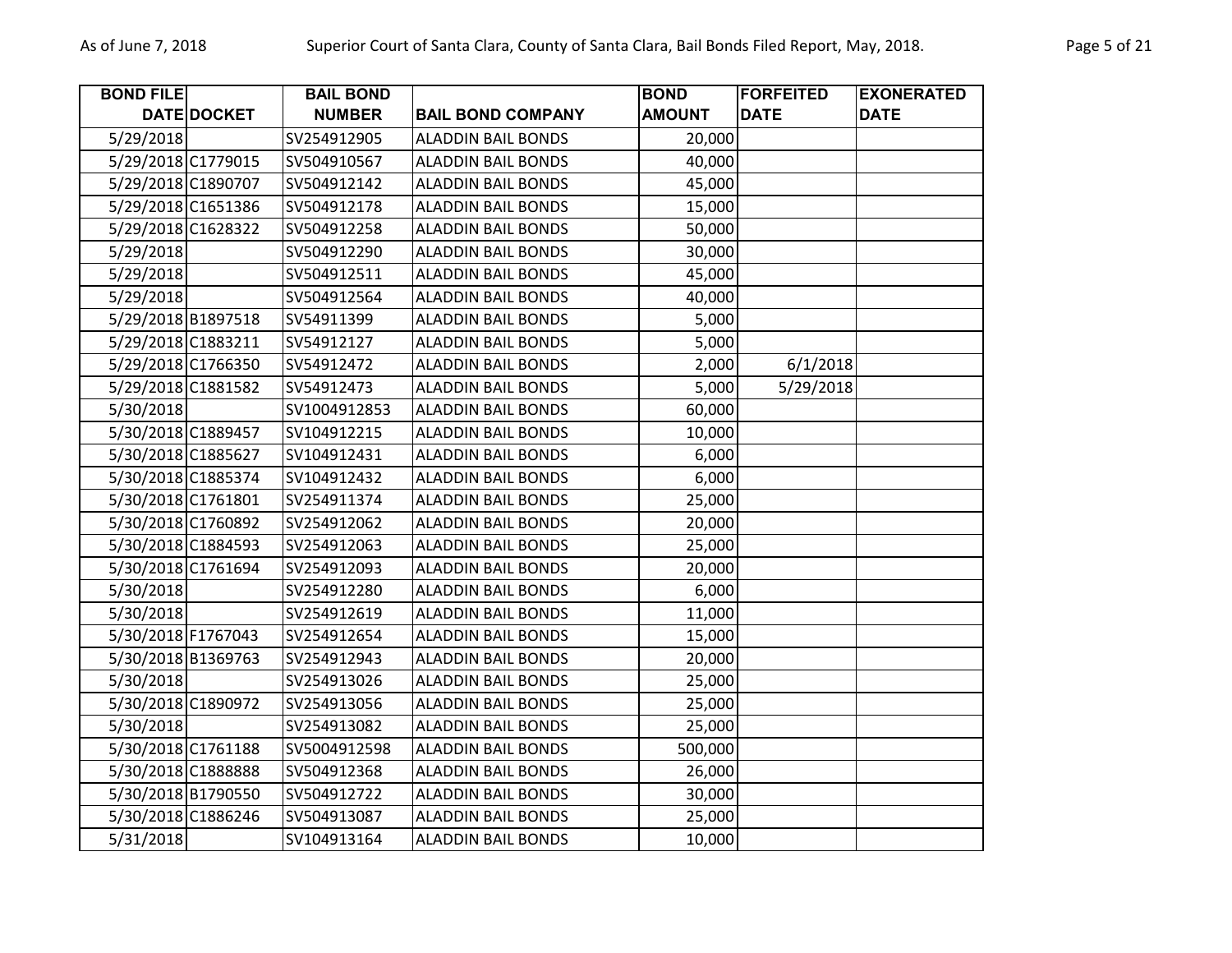| <b>BOND FILE</b>   |                   | <b>BAIL BOND</b> |                                | <b>BOND</b>   | <b>FORFEITED</b> | <b>EXONERATED</b> |
|--------------------|-------------------|------------------|--------------------------------|---------------|------------------|-------------------|
|                    | DATE DOCKET       | <b>NUMBER</b>    | <b>BAIL BOND COMPANY</b>       | <b>AMOUNT</b> | <b>DATE</b>      | <b>DATE</b>       |
| 5/31/2018 C1519181 |                   | SV104913211      | <b>ALADDIN BAIL BONDS</b>      | 10,000        |                  |                   |
| 5/31/2018 B1897467 |                   | SV254913251      | <b>ALADDIN BAIL BONDS</b>      | 20,000        |                  |                   |
| 5/31/2018          |                   | SV504913210      | <b>ALADDIN BAIL BONDS</b>      | 35,000        |                  |                   |
| 5/31/2018 C1526710 |                   | SV54913209       | <b>ALADDIN BAIL BONDS</b>      | 5,000         |                  |                   |
| 5/18/2018 F1868178 |                   | AS100149083      | <b>ALICE CORTEZ BAIL BONDS</b> | 100,000       |                  |                   |
| 5/21/2018 F1868923 |                   | AS51188429       | ALICE CORTEZ BAIL BONDS        | 5,000         |                  |                   |
| 5/23/2018 F1868878 |                   | AS100147848      | <b>ALICE CORTEZ BAIL BONDS</b> | 85,000        |                  |                   |
| 5/23/2018 C1889020 |                   | AS50203323       | <b>ALICE CORTEZ BAIL BONDS</b> | 50,000        |                  |                   |
| 5/11/2018 C1890574 |                   |                  | 5150134604 ALL IN BAIL BONDS   | 110,000       |                  |                   |
|                    | 5/1/2018 C1888873 |                  | 6.00913E+12 ALL PRO BAIL BONDS | 60,000        |                  |                   |
|                    | 5/1/2018 B1897463 |                  | 6.01611E+12 ALL PRO BAIL BONDS | 5,000         |                  |                   |
| 5/1/2018           |                   |                  | 6.01612E+12 ALL PRO BAIL BONDS | 200,000       |                  |                   |
| 5/1/2018           |                   |                  | 6.01612E+12 ALL PRO BAIL BONDS | 10,000        |                  |                   |
| 5/1/2018           |                   |                  | 6.01612E+12 ALL PRO BAIL BONDS | 15,000        |                  |                   |
|                    | 5/1/2018 F1661660 |                  | 6.01615E+12 ALL PRO BAIL BONDS | 50,000        |                  | 6/1/2018          |
| 5/1/2018           |                   |                  | 6.01618E+12 ALL PRO BAIL BONDS | 10,000        |                  |                   |
|                    | 5/1/2018 C1884904 |                  | 6.01618E+12 ALL PRO BAIL BONDS | 15,000        |                  |                   |
| 5/2/2018           |                   |                  | 6.01611E+12 ALL PRO BAIL BONDS | 35,000        |                  |                   |
|                    | 5/2/2018 F1868650 |                  | 6.01612E+12 ALL PRO BAIL BONDS | 10,000        |                  |                   |
|                    | 5/2/2018 C1890482 |                  | 6.01613E+12 ALL PRO BAIL BONDS | 16,000        |                  |                   |
| 5/2/2018           |                   |                  | 6.01613E+12 ALL PRO BAIL BONDS | 10,000        |                  |                   |
| 5/2/2018           |                   |                  | 6.01616E+12 ALL PRO BAIL BONDS | 6,000         |                  |                   |
| 5/3/2018           |                   |                  | 6.01618E+12 ALL PRO BAIL BONDS | 5,000         |                  |                   |
| 5/4/2018           |                   |                  | 6.01619E+12 ALL PRO BAIL BONDS | 25,000        |                  |                   |
| 5/7/2018           |                   |                  | 6.01215E+12 ALL PRO BAIL BONDS | 25,000        |                  |                   |
| 5/7/2018           |                   |                  | 6.01612E+12 ALL PRO BAIL BONDS | 25,000        |                  |                   |
|                    | 5/7/2018 C1890548 |                  | 6.01612E+12 ALL PRO BAIL BONDS | 35,000        |                  |                   |
|                    | 5/7/2018 B1895852 |                  | 6.01613E+12 ALL PRO BAIL BONDS | 10,000        |                  |                   |
|                    | 5/7/2018 F1868555 |                  | 6.01613E+12 ALL PRO BAIL BONDS | 25,000        |                  |                   |
|                    | 5/7/2018 C1888282 |                  | 6.01614E+12 ALL PRO BAIL BONDS | 30,000        |                  |                   |
|                    | 5/7/2018 F1868482 |                  | 6.01615E+12 ALL PRO BAIL BONDS | 25,000        |                  |                   |
|                    | 5/7/2018 C1887187 |                  | 6.01616E+12 ALL PRO BAIL BONDS | 10,000        |                  |                   |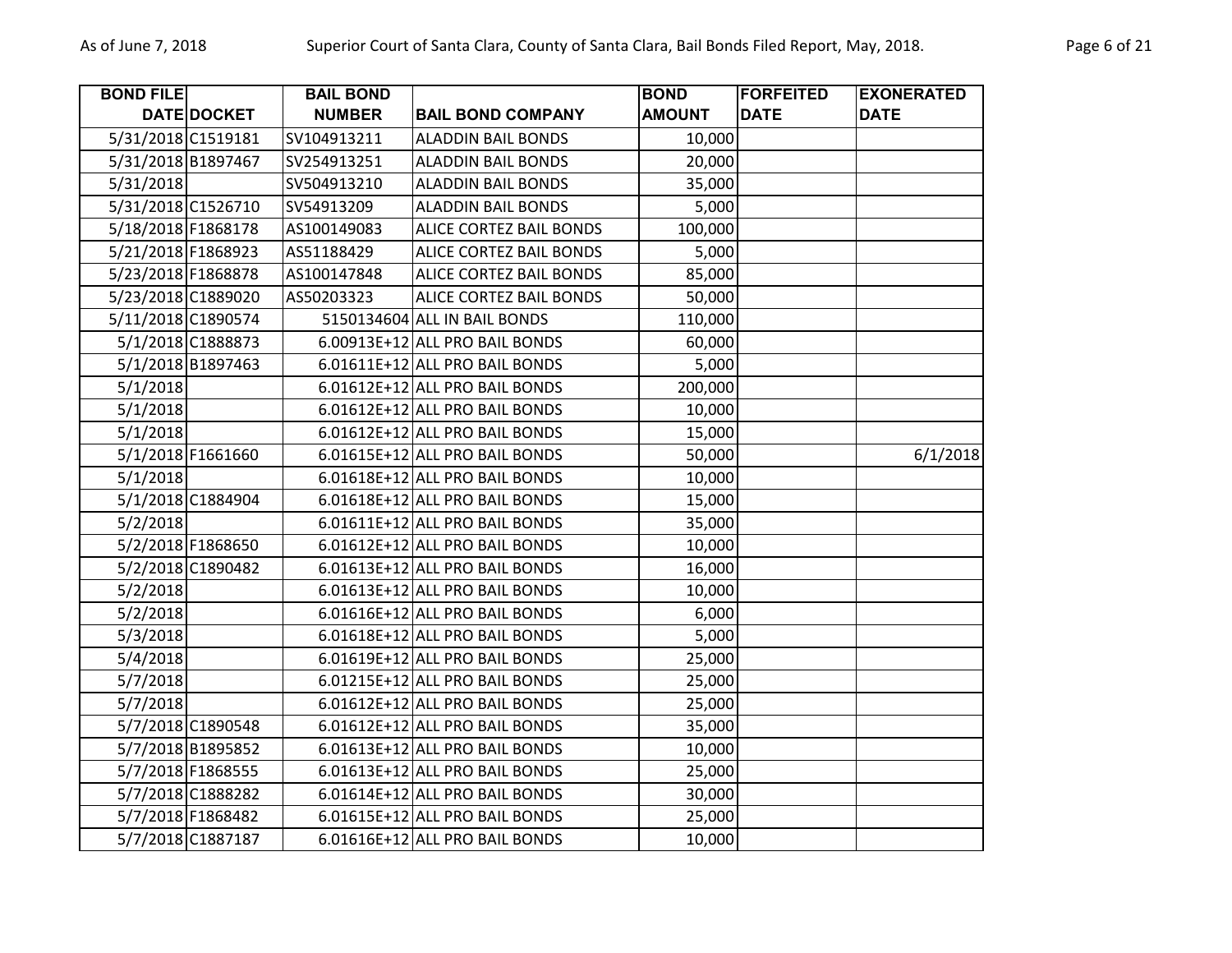| <b>BOND FILE</b>   |                   | <b>BAIL BOND</b> |                                | <b>BOND</b>   | <b>FORFEITED</b> | <b>EXONERATED</b> |
|--------------------|-------------------|------------------|--------------------------------|---------------|------------------|-------------------|
|                    | DATE DOCKET       | <b>NUMBER</b>    | <b>BAIL BOND COMPANY</b>       | <b>AMOUNT</b> | <b>DATE</b>      | <b>DATE</b>       |
|                    | 5/7/2018 C1890210 |                  | 6.01617E+12 ALL PRO BAIL BONDS | 2,000         |                  |                   |
| 5/8/2018           |                   |                  | 6.01611E+12 ALL PRO BAIL BONDS | 10,000        |                  |                   |
|                    | 5/8/2018 B1897565 |                  | 6.01613E+12 ALL PRO BAIL BONDS | 20,000        |                  |                   |
| 5/8/2018           |                   |                  | 6.01617E+12 ALL PRO BAIL BONDS | 16,000        |                  |                   |
|                    | 5/9/2018 C1767024 |                  | 6.00919E+12 ALL PRO BAIL BONDS | 100,000       |                  |                   |
| 5/10/2018 F1867478 |                   |                  | 6.01613E+12 ALL PRO BAIL BONDS | 26,000        |                  |                   |
| 5/10/2018          |                   |                  | 6.01614E+12 ALL PRO BAIL BONDS | 10,000        |                  |                   |
| 5/11/2018          |                   |                  | 6.01612E+12 ALL PRO BAIL BONDS | 10,000        |                  |                   |
| 5/11/2018 B1897539 |                   |                  | 6.01614E+12 ALL PRO BAIL BONDS | 10,000        |                  |                   |
| 5/11/2018 B1897169 |                   |                  | 6.01614E+12 ALL PRO BAIL BONDS | 25,000        |                  | 5/22/2018         |
| 5/11/2018 C1882567 |                   |                  | 6.01615E+12 ALL PRO BAIL BONDS | 15,000        |                  |                   |
| 5/11/2018 B1897624 |                   |                  | 6.01617E+12 ALL PRO BAIL BONDS | 5,000         |                  | 5/22/2018         |
| 5/14/2018          |                   |                  | 6.01612E+12 ALL PRO BAIL BONDS | 20,000        |                  |                   |
| 5/14/2018          |                   |                  | 6.01614E+12 ALL PRO BAIL BONDS | 15,000        |                  |                   |
| 5/14/2018          |                   |                  | 6.01614E+12 ALL PRO BAIL BONDS | 11,000        |                  |                   |
| 5/14/2018 C1890166 |                   |                  | 6.01614E+12 ALL PRO BAIL BONDS | 25,000        |                  |                   |
| 5/14/2018          |                   |                  | 6.01618E+12 ALL PRO BAIL BONDS | 6,000         |                  |                   |
| 5/14/2018          |                   |                  | 6.01618E+12 ALL PRO BAIL BONDS | 20,000        |                  |                   |
| 5/15/2018 B1473952 |                   |                  | 5551986916 ALL PRO BAIL BONDS  | 15,000        | 6/4/2018         |                   |
| 5/15/2018 F1868915 |                   |                  | 6.01612E+12 ALL PRO BAIL BONDS | 25,000        |                  |                   |
| 5/15/2018 C1891317 |                   |                  | 6.01613E+12 ALL PRO BAIL BONDS | 20,000        |                  |                   |
| 5/15/2018 C1888313 |                   |                  | 6.01614E+12 ALL PRO BAIL BONDS | 5,000         |                  |                   |
| 5/15/2018          |                   |                  | 6.01615E+12 ALL PRO BAIL BONDS | 15,000        |                  |                   |
| 5/15/2018          |                   |                  | 6.01616E+12 ALL PRO BAIL BONDS | 10,000        |                  |                   |
| 5/15/2018 B1897520 |                   |                  | 6.01617E+12 ALL PRO BAIL BONDS | 15,000        |                  |                   |
| 5/15/2018 B1897687 |                   |                  | 6.01618E+12 ALL PRO BAIL BONDS | 5,000         |                  | 5/17/2018         |
| 5/16/2018 B1368389 |                   |                  | 5273117850 ALL PRO BAIL BONDS  | 20,000        |                  |                   |
| 5/16/2018 C1891306 |                   |                  | 6.01613E+12 ALL PRO BAIL BONDS | 30,000        |                  |                   |
| 5/16/2018          |                   |                  | 6.01619E+12 ALL PRO BAIL BONDS | 5,000         |                  |                   |
| 5/16/2018 C1775539 |                   |                  | 6.01619E+12 ALL PRO BAIL BONDS | 185,000       |                  |                   |
| 5/17/2018 C1881720 |                   |                  | 6.01019E+12 ALL PRO BAIL BONDS | 25,000        |                  |                   |
| 5/17/2018 C1889036 |                   |                  | 6.01616E+12 ALL PRO BAIL BONDS | 1,000         |                  |                   |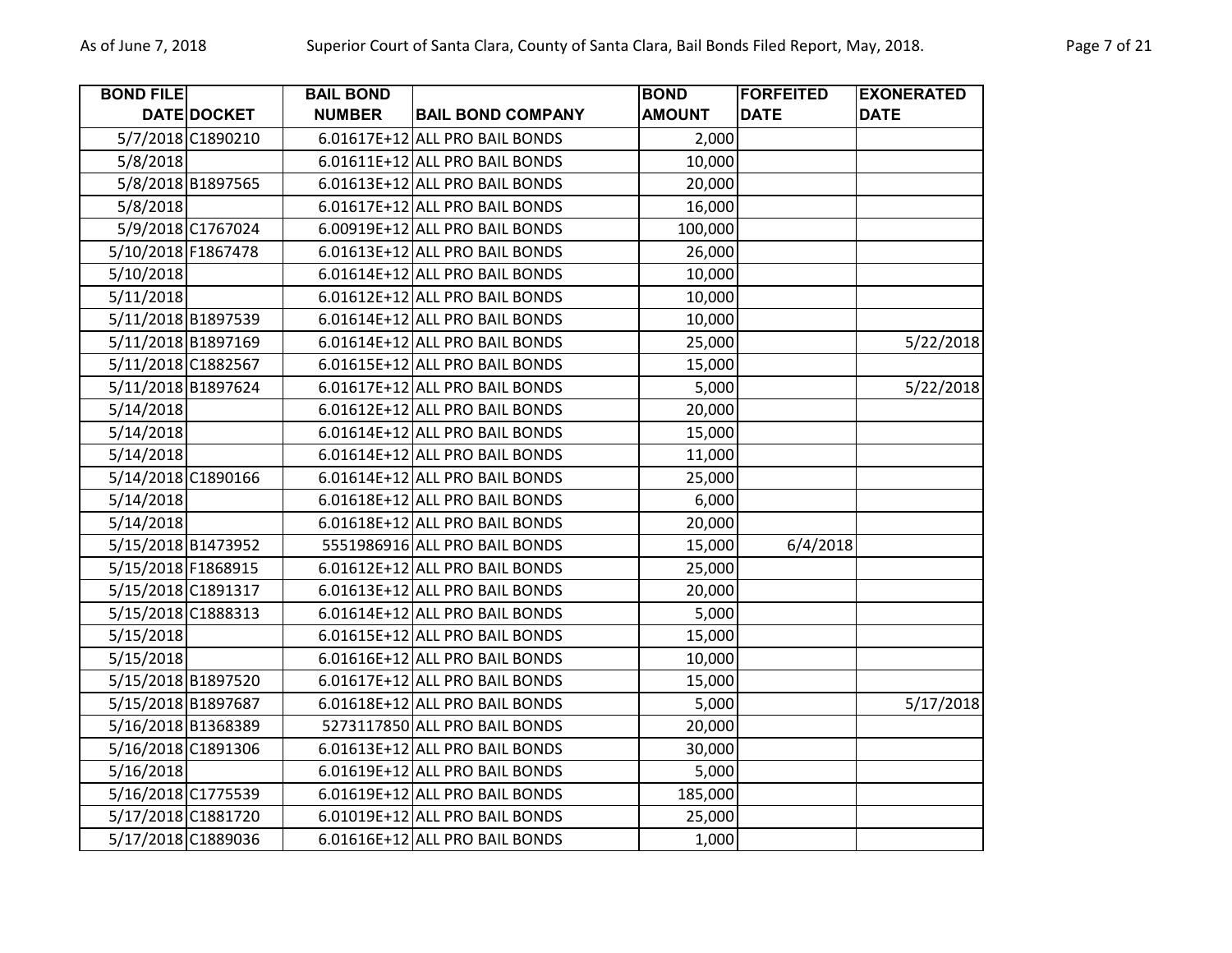| <b>BOND FILE</b> |                    | <b>BAIL BOND</b> |                                | <b>BOND</b>   | <b>FORFEITED</b> | <b>EXONERATED</b> |
|------------------|--------------------|------------------|--------------------------------|---------------|------------------|-------------------|
|                  | DATE DOCKET        | <b>NUMBER</b>    | <b>BAIL BOND COMPANY</b>       | <b>AMOUNT</b> | <b>DATE</b>      | <b>DATE</b>       |
| 5/17/2018        |                    |                  | 6.01617E+12 ALL PRO BAIL BONDS | 50,000        |                  |                   |
|                  | 5/18/2018 B1897143 |                  | 6.01611E+12 ALL PRO BAIL BONDS | 10,000        |                  | 5/22/2018         |
| 5/18/2018        |                    |                  | 6.01614E+12 ALL PRO BAIL BONDS | 10,000        |                  |                   |
| 5/21/2018        |                    |                  | 6.01615E+12 ALL PRO BAIL BONDS | 150,000       |                  |                   |
| 5/22/2018        |                    |                  | 6.01611E+12 ALL PRO BAIL BONDS | 25,000        |                  |                   |
|                  | 5/22/2018 C1639829 |                  | 6.01612E+12 ALL PRO BAIL BONDS | 5,000         |                  |                   |
|                  | 5/22/2018 C1891349 |                  | 6.01612E+12 ALL PRO BAIL BONDS | 111,000       |                  |                   |
|                  | 5/22/2018 C1891350 |                  | 6.01613E+12 ALL PRO BAIL BONDS | 36,000        |                  |                   |
| 5/22/2018        |                    |                  | 6.01614E+12 ALL PRO BAIL BONDS | 50,000        |                  |                   |
|                  | 5/22/2018 C1761330 |                  | 6.01614E+12 ALL PRO BAIL BONDS | 10,000        |                  |                   |
| 5/22/2018        |                    |                  | 6.01614E+12 ALL PRO BAIL BONDS | 27,000        |                  |                   |
| 5/22/2018        |                    |                  | 6.01614E+12 ALL PRO BAIL BONDS | 10,000        |                  |                   |
|                  | 5/22/2018 C1775520 |                  | 6.01615E+12 ALL PRO BAIL BONDS | 15,000        |                  |                   |
| 5/22/2018        |                    |                  | 6.01616E+12 ALL PRO BAIL BONDS | 25,000        |                  |                   |
| 5/22/2018        |                    |                  | 6.01616E+12 ALL PRO BAIL BONDS | 50,000        |                  |                   |
|                  | 5/22/2018 C1882755 |                  | 6.01617E+12 ALL PRO BAIL BONDS | 3,000         |                  |                   |
|                  | 5/22/2018 B1472472 |                  | 6.01617E+12 ALL PRO BAIL BONDS | 30,000        |                  |                   |
| 5/22/2018        |                    |                  | 6.01618E+12 ALL PRO BAIL BONDS | 25,000        |                  |                   |
| 5/22/2018        |                    |                  | 6.01618E+12 ALL PRO BAIL BONDS | 5,000         |                  |                   |
|                  | 5/23/2018 C1888315 |                  | 6.01612E+12 ALL PRO BAIL BONDS | 15,000        |                  |                   |
| 5/23/2018        |                    |                  | 6.01612E+12 ALL PRO BAIL BONDS | 33,000        |                  |                   |
| 5/23/2018        |                    |                  | 6.01614E+12 ALL PRO BAIL BONDS | 20,000        |                  |                   |
|                  | 5/23/2018 C1888576 |                  | 6.01615E+12 ALL PRO BAIL BONDS | 75,000        |                  |                   |
| 5/23/2018        |                    |                  | 6.01618E+12 ALL PRO BAIL BONDS | 50,000        |                  |                   |
| 5/24/2018        |                    |                  | 6.01611E+12 ALL PRO BAIL BONDS | 30,000        |                  |                   |
|                  | 5/24/2018 C1629762 |                  | 6.01612E+12 ALL PRO BAIL BONDS | 15,000        |                  |                   |
|                  | 5/24/2018 B1897291 |                  | 6.01618E+12 ALL PRO BAIL BONDS | 15,000        |                  |                   |
|                  | 5/24/2018 C1779115 |                  | 6.01619E+12 ALL PRO BAIL BONDS | 15,000        |                  |                   |
|                  | 5/25/2018 B1897590 |                  | 6.01613E+12 ALL PRO BAIL BONDS | 10,000        |                  |                   |
| 5/25/2018        |                    |                  | 6.01616E+12 ALL PRO BAIL BONDS | 85,000        |                  |                   |
| 5/29/2018        |                    |                  | 6.01611E+12 ALL PRO BAIL BONDS | 20,000        |                  |                   |
| 5/29/2018        |                    |                  | 6.01612E+12 ALL PRO BAIL BONDS | 10,000        |                  |                   |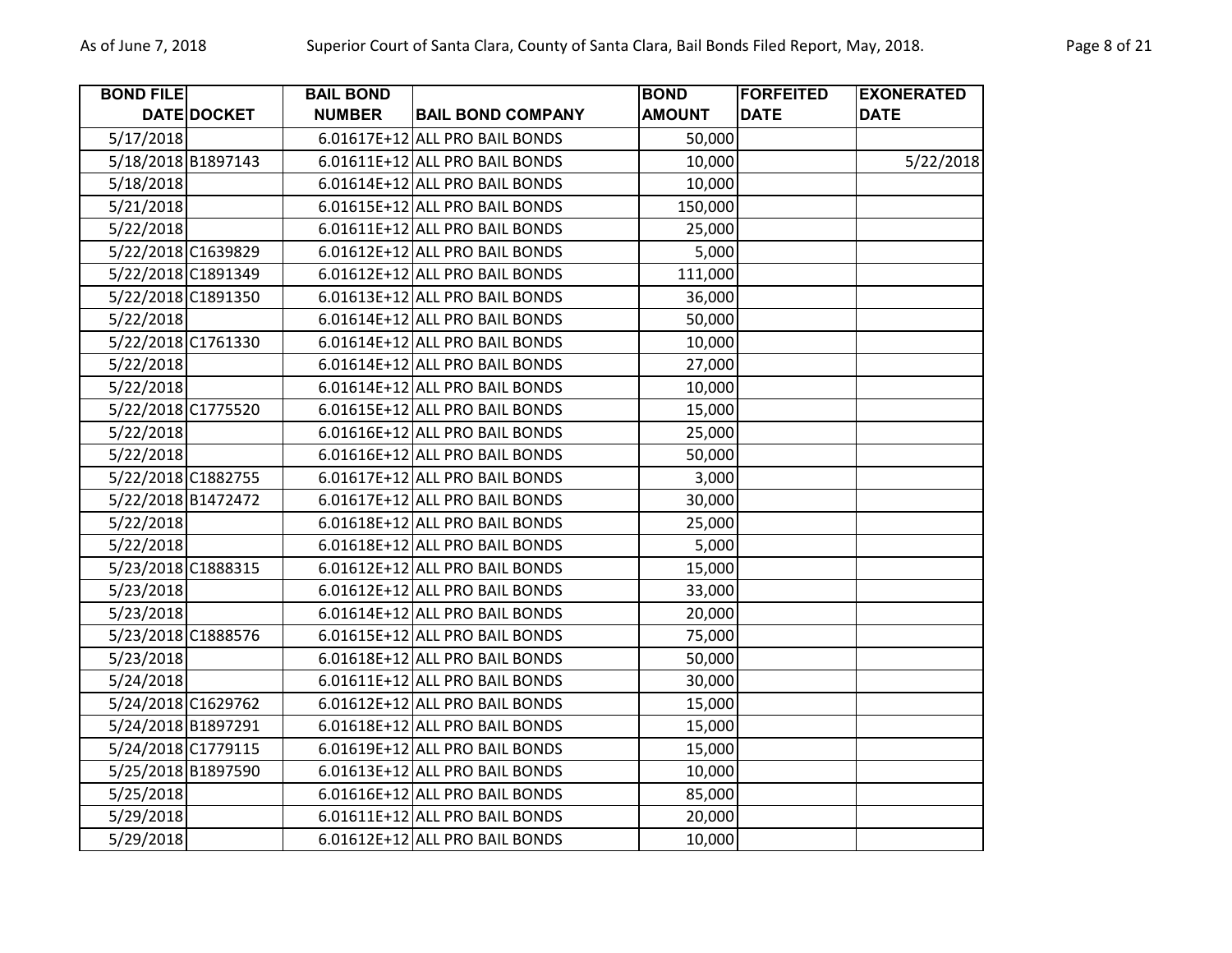| <b>BOND FILE</b>   |                    | <b>BAIL BOND</b> |                                   | <b>BOND</b>   | <b>FORFEITED</b> | <b>EXONERATED</b> |
|--------------------|--------------------|------------------|-----------------------------------|---------------|------------------|-------------------|
|                    | <b>DATE DOCKET</b> | <b>NUMBER</b>    | <b>BAIL BOND COMPANY</b>          | <b>AMOUNT</b> | <b>DATE</b>      | <b>DATE</b>       |
| 5/29/2018 C1883664 |                    |                  | 6.01614E+12 ALL PRO BAIL BONDS    | 50,000        |                  |                   |
| 5/29/2018          |                    |                  | 6.01614E+12 ALL PRO BAIL BONDS    | 11,000        |                  |                   |
| 5/29/2018 C1889553 |                    |                  | 6.01614E+12 ALL PRO BAIL BONDS    | 3,000         |                  |                   |
| 5/29/2018 C1884889 |                    |                  | 6.01615E+12 ALL PRO BAIL BONDS    | 35,000        |                  |                   |
| 5/29/2018          |                    |                  | 6.01616E+12 ALL PRO BAIL BONDS    | 25,000        |                  |                   |
| 5/29/2018 C1891588 |                    |                  | 6.01617E+12 ALL PRO BAIL BONDS    | 5,000         |                  |                   |
| 5/29/2018 C1888514 |                    |                  | 6.01617E+12 ALL PRO BAIL BONDS    | 6,000         |                  |                   |
| 5/29/2018          |                    |                  | 6.01619E+12 ALL PRO BAIL BONDS    | 36,000        |                  |                   |
| 5/30/2018 F1868581 |                    |                  | 5551923997 ALL PRO BAIL BONDS     | 30,000        |                  |                   |
| 5/30/2018 C1887067 |                    |                  | 6.01218E+12 ALL PRO BAIL BONDS    | 30,000        |                  |                   |
| 5/30/2018          |                    |                  | 6.01613E+12 ALL PRO BAIL BONDS    | 110,000       |                  |                   |
| 5/30/2018          |                    |                  | 6.01613E+12 ALL PRO BAIL BONDS    | 30,000        |                  |                   |
| 5/30/2018          |                    |                  | 6.01614E+12 ALL PRO BAIL BONDS    | 5,000         |                  |                   |
| 5/30/2018 C1891765 |                    |                  | 6.01615E+12 ALL PRO BAIL BONDS    | 15,000        |                  |                   |
| 5/30/2018          |                    |                  | 6.01618E+12 ALL PRO BAIL BONDS    | 40,000        |                  |                   |
| 5/30/2018 F1868572 |                    |                  | 6.01618E+12 ALL PRO BAIL BONDS    | 15,000        |                  |                   |
| 5/31/2018 F1868939 |                    |                  | 6.01614E+12 ALL PRO BAIL BONDS    | 10,000        |                  |                   |
| 5/31/2018          |                    |                  | 6.01618E+12 ALL PRO BAIL BONDS    | 25,000        |                  |                   |
| 5/14/2018          |                    | IS30K215996      | <b>AMIGO BAIL BONDS</b>           | 25,000        |                  |                   |
| 5/29/2018          |                    | IS50K133033      | <b>AMIGO BAIL BONDS</b>           | 35,000        |                  |                   |
| 5/7/2018           |                    |                  | 5273125866 ANGEL LOPEZ BAIL BONDS | 25,000        |                  |                   |
| 5/7/2018           |                    |                  | 5273125879 ANGEL LOPEZ BAIL BONDS | 25,000        |                  |                   |
| 5/18/2018 B1897775 |                    |                  | 5273054225 ANGEL LOPEZ BAIL BONDS | 25,000        |                  |                   |
| 5/22/2018 C1889020 |                    |                  | 5551910861 ANGEL LOPEZ BAIL BONDS | 50,000        |                  |                   |
| 5/30/2018          |                    |                  | 5113806229 ANGEL LOPEZ BAIL BONDS | 10,000        |                  |                   |
| 5/1/2018           |                    | T1050661792      | <b>BAD BOYS BAIL BONDS</b>        | 10,000        |                  |                   |
|                    | 5/1/2018 C1884963  | T1050673092      | <b>BAD BOYS BAIL BONDS</b>        | 7,500         |                  |                   |
|                    | 5/1/2018 C1885058  | T1050675662      | <b>BAD BOYS BAIL BONDS</b>        | 10,000        |                  |                   |
|                    | 5/1/2018 C1889437  | T2550664860      | <b>BAD BOYS BAIL BONDS</b>        | 25,000        | 5/1/2018         |                   |
| 5/1/2018           |                    | T2550676786      | <b>BAD BOYS BAIL BONDS</b>        | 25,000        |                  |                   |
|                    | 5/2/2018 F1868893  | T1050673335      | <b>BAD BOYS BAIL BONDS</b>        | 10,000        |                  |                   |
|                    | 5/2/2018 C1887895  | T1050673336      | <b>BAD BOYS BAIL BONDS</b>        | 10,000        |                  |                   |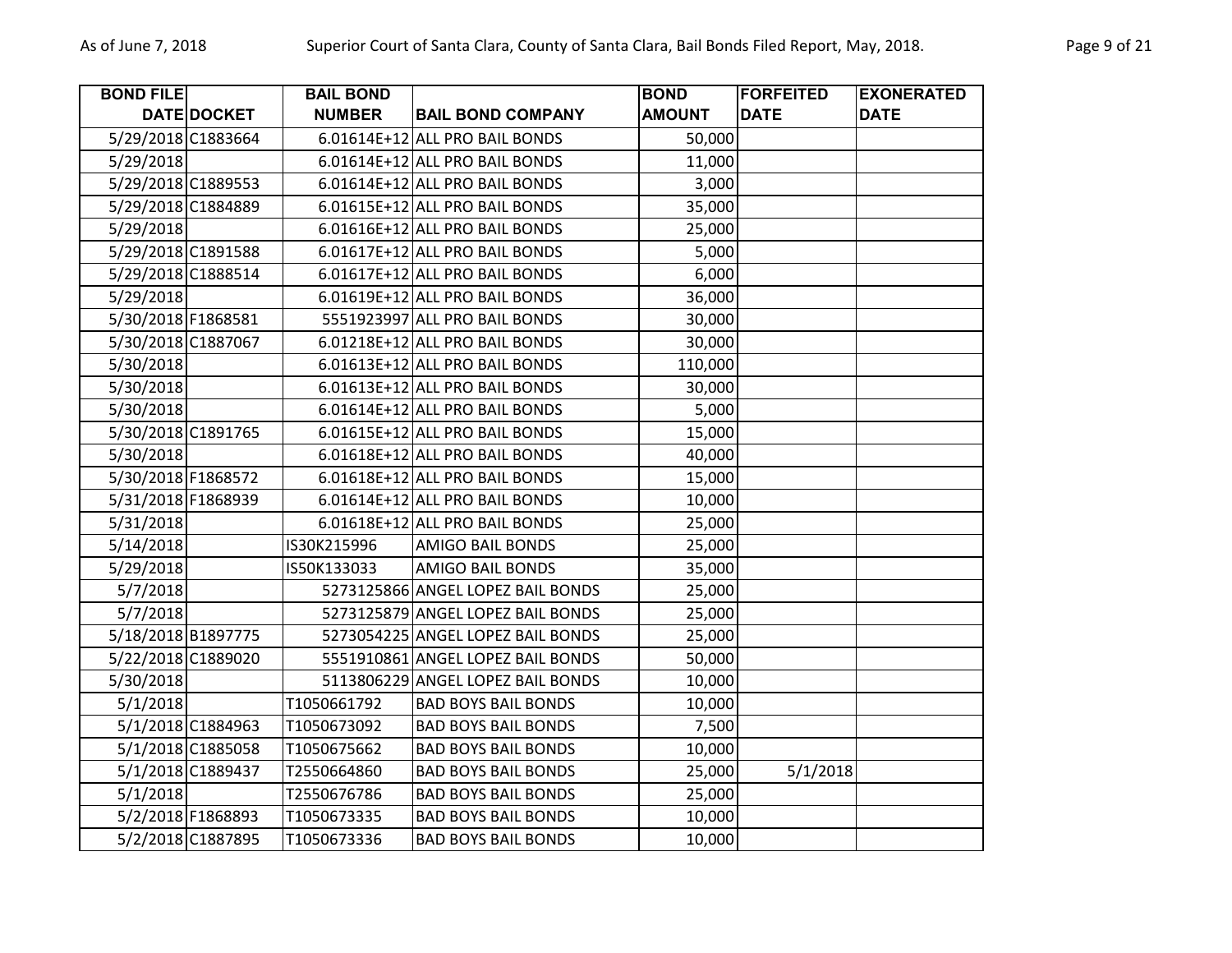| <b>BOND FILE</b> |                    | <b>BAIL BOND</b> |                            | <b>BOND</b>   | <b>FORFEITED</b> | <b>EXONERATED</b> |
|------------------|--------------------|------------------|----------------------------|---------------|------------------|-------------------|
|                  | DATE DOCKET        | <b>NUMBER</b>    | <b>BAIL BOND COMPANY</b>   | <b>AMOUNT</b> | <b>DATE</b>      | <b>DATE</b>       |
|                  | 5/2/2018 B1794819  | T2550676783      | <b>BAD BOYS BAIL BONDS</b> | 25,000        |                  |                   |
| 5/2/2018         |                    | T2550676784      | <b>BAD BOYS BAIL BONDS</b> | 25,000        |                  |                   |
| 5/2/2018         |                    | T5050671747      | <b>BAD BOYS BAIL BONDS</b> | 15,000        |                  |                   |
| 5/2/2018         |                    | T5050673123      | <b>BAD BOYS BAIL BONDS</b> | 35,250        |                  |                   |
| 5/2/2018         |                    | T550668972       | <b>BAD BOYS BAIL BONDS</b> | 5,000         |                  |                   |
|                  | 5/2/2018 C1881640  | T550668973       | <b>BAD BOYS BAIL BONDS</b> | 2,000         |                  |                   |
|                  | 5/3/2018 F1868340  | T10050677455     | <b>BAD BOYS BAIL BONDS</b> | 100,000       |                  |                   |
|                  | 5/4/2018 C1887190  | T2550676790      | <b>BAD BOYS BAIL BONDS</b> | 25,000        |                  |                   |
|                  | 5/7/2018 C1888899  | T10050676814     | <b>BAD BOYS BAIL BONDS</b> | 75,000        |                  |                   |
| 5/7/2018         |                    | T2550676785      | <b>BAD BOYS BAIL BONDS</b> | 25,000        |                  |                   |
|                  | 5/7/2018 C1887319  | T2550676911      | <b>BAD BOYS BAIL BONDS</b> | 25,000        |                  |                   |
| 5/7/2018         |                    | T2550677436      | <b>BAD BOYS BAIL BONDS</b> | 11,000        |                  |                   |
|                  | 5/7/2018 C1766017  | T2550677437      | <b>BAD BOYS BAIL BONDS</b> | 15,000        |                  |                   |
|                  | 5/7/2018 C1889839  | T5050660744      | <b>BAD BOYS BAIL BONDS</b> | 33,000        |                  | 5/17/2018         |
| 5/7/2018         |                    | T5050672921      | <b>BAD BOYS BAIL BONDS</b> | 25,000        |                  |                   |
|                  | 5/7/2018 C1780569  | T5050673362      | <b>BAD BOYS BAIL BONDS</b> | 50,000        |                  |                   |
|                  | 5/7/2018 C1890203  | T550673071       | <b>BAD BOYS BAIL BONDS</b> | 5,000         |                  |                   |
|                  | 5/7/2018 C1890347  | T7550673845      | <b>BAD BOYS BAIL BONDS</b> | 60,000        |                  |                   |
| 5/8/2018         |                    | T1050675664      | <b>BAD BOYS BAIL BONDS</b> | 10,000        |                  |                   |
|                  | 5/8/2018 C1754219  | T2550677434      | <b>BAD BOYS BAIL BONDS</b> | 17,500        |                  |                   |
|                  | 5/9/2018 C1890879  | T10050673149     | <b>BAD BOYS BAIL BONDS</b> | 91,000        |                  |                   |
| 5/9/2018         |                    | T1050675666      | <b>BAD BOYS BAIL BONDS</b> | 10,000        |                  |                   |
| 5/9/2018         |                    | T2550677432      | <b>BAD BOYS BAIL BONDS</b> | 15,000        |                  |                   |
| 5/9/2018         |                    | T2550678472      | <b>BAD BOYS BAIL BONDS</b> | 15,000        |                  |                   |
|                  | 5/9/2018 C1884742  | T5050676808      | <b>BAD BOYS BAIL BONDS</b> | 50,000        |                  |                   |
|                  | 5/10/2018 C1884451 | T2550677621      | <b>BAD BOYS BAIL BONDS</b> | 25,000        |                  |                   |
|                  | 5/11/2018 C1886140 | T1050675665      | <b>BAD BOYS BAIL BONDS</b> | 10,000        |                  |                   |
| 5/11/2018        |                    | T2550677620      | <b>BAD BOYS BAIL BONDS</b> | 25,000        |                  |                   |
|                  | 5/11/2018 C1889835 | T5050676811      | <b>BAD BOYS BAIL BONDS</b> | 30,000        |                  |                   |
|                  | 5/11/2018 C1889231 | T550665213       | <b>BAD BOYS BAIL BONDS</b> | 2,000         |                  |                   |
|                  | 5/14/2018 C1758511 | T1050677413      | <b>BAD BOYS BAIL BONDS</b> | 5,000         |                  |                   |
| 5/14/2018        |                    | T2550677622      | <b>BAD BOYS BAIL BONDS</b> | 25,000        |                  |                   |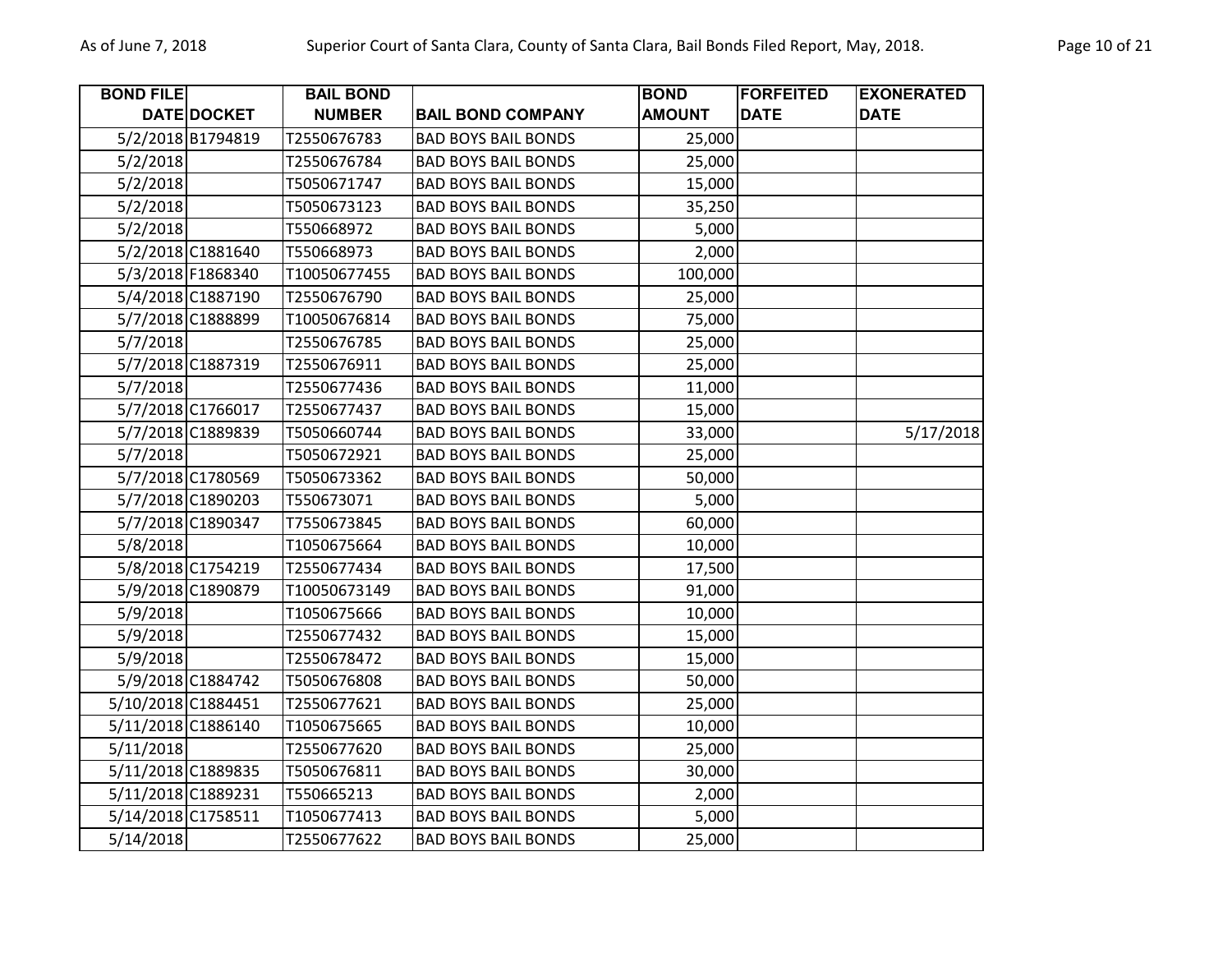| <b>BOND FILE</b> |                    | <b>BAIL BOND</b> |                            | <b>BOND</b>   | <b>FORFEITED</b> | <b>EXONERATED</b> |
|------------------|--------------------|------------------|----------------------------|---------------|------------------|-------------------|
|                  | DATE DOCKET        | <b>NUMBER</b>    | <b>BAIL BOND COMPANY</b>   | <b>AMOUNT</b> | <b>DATE</b>      | <b>DATE</b>       |
|                  | 5/14/2018 C1498696 | T2550678591      | <b>BAD BOYS BAIL BONDS</b> | 15,000        |                  |                   |
| 5/14/2018        |                    | T2550678593      | <b>BAD BOYS BAIL BONDS</b> | 11,000        |                  |                   |
|                  | 5/14/2018 C1771835 | T2550678892      | <b>BAD BOYS BAIL BONDS</b> | 15,000        |                  |                   |
|                  | 5/14/2018 C1890847 | T5050676806      | <b>BAD BOYS BAIL BONDS</b> | 50,000        |                  |                   |
| 5/14/2018        |                    | T5050678478      | <b>BAD BOYS BAIL BONDS</b> | 10,000        |                  |                   |
|                  | 5/15/2018 F1868273 | T5050676805      | <b>BAD BOYS BAIL BONDS</b> | 25,000        |                  |                   |
|                  | 5/16/2018 C1885136 | T10050676813     | <b>BAD BOYS BAIL BONDS</b> | 15,000        |                  |                   |
| 5/16/2018        |                    | T1050677414      | <b>BAD BOYS BAIL BONDS</b> | 10,000        |                  |                   |
|                  | 5/16/2018 C1768077 | T7550672926      | <b>BAD BOYS BAIL BONDS</b> | 20,000        |                  |                   |
| 5/17/2018        |                    | T2550678594      | <b>BAD BOYS BAIL BONDS</b> | 15,000        |                  |                   |
| 5/17/2018        |                    | T2550678890      | <b>BAD BOYS BAIL BONDS</b> | 25,000        |                  |                   |
| 5/17/2018        |                    | T2550678891      | <b>BAD BOYS BAIL BONDS</b> | 25,000        |                  |                   |
| 5/22/2018        |                    | T1050675659      | <b>BAD BOYS BAIL BONDS</b> | 10,000        |                  |                   |
| 5/22/2018        |                    | T2550678888      | <b>BAD BOYS BAIL BONDS</b> | 20,000        |                  |                   |
| 5/22/2018        |                    | T2550679073      | <b>BAD BOYS BAIL BONDS</b> | 25,000        |                  |                   |
| 5/22/2018        |                    | T2550679074      | <b>BAD BOYS BAIL BONDS</b> | 16,000        |                  |                   |
| 5/22/2018        |                    | T2550679075      | <b>BAD BOYS BAIL BONDS</b> | 25,000        |                  |                   |
|                  | 5/22/2018 C1885467 | T2550679626      | <b>BAD BOYS BAIL BONDS</b> | 20,000        |                  |                   |
|                  | 5/22/2018 C1887879 | T50050653250     | <b>BAD BOYS BAIL BONDS</b> | 70,000        |                  |                   |
| 5/22/2018        |                    | T5050676809      | <b>BAD BOYS BAIL BONDS</b> | 20,000        |                  |                   |
|                  | 5/22/2018 C1889224 | T5050677451      | <b>BAD BOYS BAIL BONDS</b> | 50,000        |                  |                   |
| 5/22/2018        |                    | T5050678630      | <b>BAD BOYS BAIL BONDS</b> | 30,000        |                  |                   |
|                  | 5/22/2018 C1886941 | T550673072       | <b>BAD BOYS BAIL BONDS</b> | 5,000         |                  |                   |
| 5/22/2018        |                    | T7550679641      | <b>BAD BOYS BAIL BONDS</b> | 60,000        |                  |                   |
| 5/23/2018        |                    | T1050675660      | <b>BAD BOYS BAIL BONDS</b> | 10,000        |                  |                   |
|                  | 5/23/2018 C1889560 | T1050676773      | <b>BAD BOYS BAIL BONDS</b> | 5,000         |                  |                   |
|                  | 5/23/2018 B1897915 | T200506779101    | <b>BAD BOYS BAIL BONDS</b> | 90,000        |                  |                   |
|                  | 5/23/2018 F1868916 | T2550679628      | <b>BAD BOYS BAIL BONDS</b> | 11,000        |                  |                   |
|                  | 5/23/2018 B1793868 | T2550681965      | <b>BAD BOYS BAIL BONDS</b> | 25,000        |                  |                   |
| 5/23/2018        |                    | T5050677452      | <b>BAD BOYS BAIL BONDS</b> | 45,000        |                  |                   |
| 5/23/2018        |                    | T5050677623      | <b>BAD BOYS BAIL BONDS</b> | 25,000        |                  |                   |
| 5/23/2018        |                    | T5050678904      | <b>BAD BOYS BAIL BONDS</b> | 25,000        |                  |                   |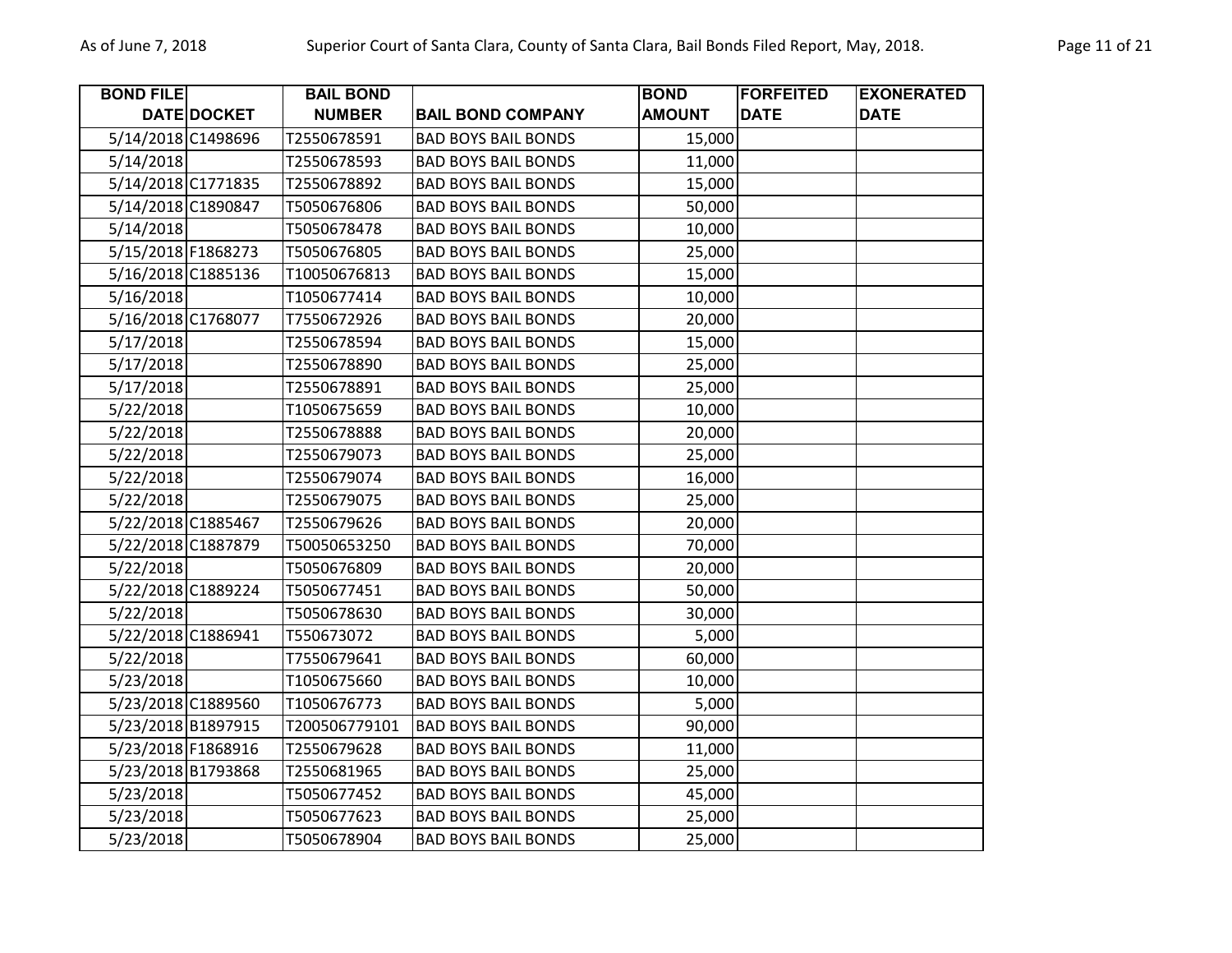| <b>BOND FILE</b> |                    | <b>BAIL BOND</b> |                                | <b>BOND</b>   | <b>FORFEITED</b> | <b>EXONERATED</b> |
|------------------|--------------------|------------------|--------------------------------|---------------|------------------|-------------------|
|                  | DATE DOCKET        | <b>NUMBER</b>    | <b>BAIL BOND COMPANY</b>       | <b>AMOUNT</b> | <b>DATE</b>      | <b>DATE</b>       |
|                  | 5/23/2018 C1652619 | T550678867       | <b>BAD BOYS BAIL BONDS</b>     | 1,000         |                  |                   |
|                  | 5/23/2018 C1885418 | T550678868       | <b>BAD BOYS BAIL BONDS</b>     | 5,000         |                  |                   |
| 5/25/2018        |                    | T1050676772      | <b>BAD BOYS BAIL BONDS</b>     | 10,000        |                  |                   |
|                  | 5/25/2018 C1772266 | T2550669105      | <b>BAD BOYS BAIL BONDS</b>     | 20,000        |                  |                   |
| 5/25/2018        |                    | T2550678592      | <b>BAD BOYS BAIL BONDS</b>     | 25,000        |                  |                   |
|                  | 5/29/2018 C1884282 | T1050675667      | <b>BAD BOYS BAIL BONDS</b>     | 10,000        |                  |                   |
|                  | 5/29/2018 C1892037 | T2550681971      | <b>BAD BOYS BAIL BONDS</b>     | 15,000        | 5/29/2018        |                   |
| 5/29/2018        |                    | T5050678631      | <b>BAD BOYS BAIL BONDS</b>     | 16,000        |                  |                   |
|                  | 5/29/2018 C1885260 | T5050681992      | <b>BAD BOYS BAIL BONDS</b>     | 50,000        |                  |                   |
|                  | 5/29/2018 C1889446 | T550676762       | <b>BAD BOYS BAIL BONDS</b>     | 4,000         |                  |                   |
| 5/30/2018        |                    | T1050678578      | <b>BAD BOYS BAIL BONDS</b>     | 8,000         |                  |                   |
|                  | 5/30/2018 C1890482 | T25050682021     | <b>BAD BOYS BAIL BONDS</b>     | 132,000       |                  |                   |
| 5/30/2018        |                    | T5050678632      | <b>BAD BOYS BAIL BONDS</b>     | 50,000        |                  |                   |
| 5/31/2018        |                    | T1050678577      | <b>BAD BOYS BAIL BONDS</b>     | 10,000        |                  |                   |
|                  | 5/31/2018 C1773829 | T2550682457      | <b>BAD BOYS BAIL BONDS</b>     | 20,000        |                  |                   |
|                  | 5/31/2018 C1892020 | T5050681994      | <b>BAD BOYS BAIL BONDS</b>     | 50,000        |                  |                   |
| 5/1/2018         |                    | FCS251848773     | <b>BAIL HOTLINE BAIL BONDS</b> | 15,000        |                  |                   |
| 5/1/2018         |                    | FCS251848774     | <b>BAIL HOTLINE BAIL BONDS</b> | 20,000        |                  |                   |
|                  | 5/2/2018 C1884381  | FCS101867964     | <b>BAIL HOTLINE BAIL BONDS</b> | 10,000        |                  |                   |
|                  | 5/2/2018 B1897007  | FCS251848775     | <b>BAIL HOTLINE BAIL BONDS</b> | 10,000        |                  | 5/22/2018         |
|                  | 5/2/2018 C1886101  | FCS251848776     | <b>BAIL HOTLINE BAIL BONDS</b> | 20,000        |                  | 5/22/2018         |
|                  | 5/2/2018 C1883317  | FCS501870730     | <b>BAIL HOTLINE BAIL BONDS</b> | 30,000        |                  | 5/22/2018         |
| 5/2/2018         |                    | FCS501870733     | <b>BAIL HOTLINE BAIL BONDS</b> | 5,000         |                  |                   |
|                  | 5/3/2018 C1771588  | FCS101857383     | <b>BAIL HOTLINE BAIL BONDS</b> | 5,000         |                  |                   |
|                  | 5/3/2018 C1778653  | FCS101857384     | <b>BAIL HOTLINE BAIL BONDS</b> | 3,000         |                  |                   |
|                  | 5/3/2018 C1881157  | FCS251848777     | <b>BAIL HOTLINE BAIL BONDS</b> | 20,000        |                  | 5/22/2018         |
|                  | 5/3/2018 B1793711  | FCS251872693     | <b>BAIL HOTLINE BAIL BONDS</b> | 15,000        |                  |                   |
|                  | 5/3/2018 C1771039  | FCS251872694     | <b>BAIL HOTLINE BAIL BONDS</b> | 15,000        |                  |                   |
|                  | 5/3/2018 C1778598  | FCS501870732     | <b>BAIL HOTLINE BAIL BONDS</b> | 35,000        |                  |                   |
|                  | 5/4/2018 C1882431  | FCS1001873516    | <b>BAIL HOTLINE BAIL BONDS</b> | 60,000        |                  |                   |
|                  | 5/4/2018 C1888275  | FCS101857387     | <b>BAIL HOTLINE BAIL BONDS</b> | 10,000        |                  |                   |
|                  | 5/4/2018 C1775316  | FCS251872690     | <b>BAIL HOTLINE BAIL BONDS</b> | 20,000        | 6/4/2018         |                   |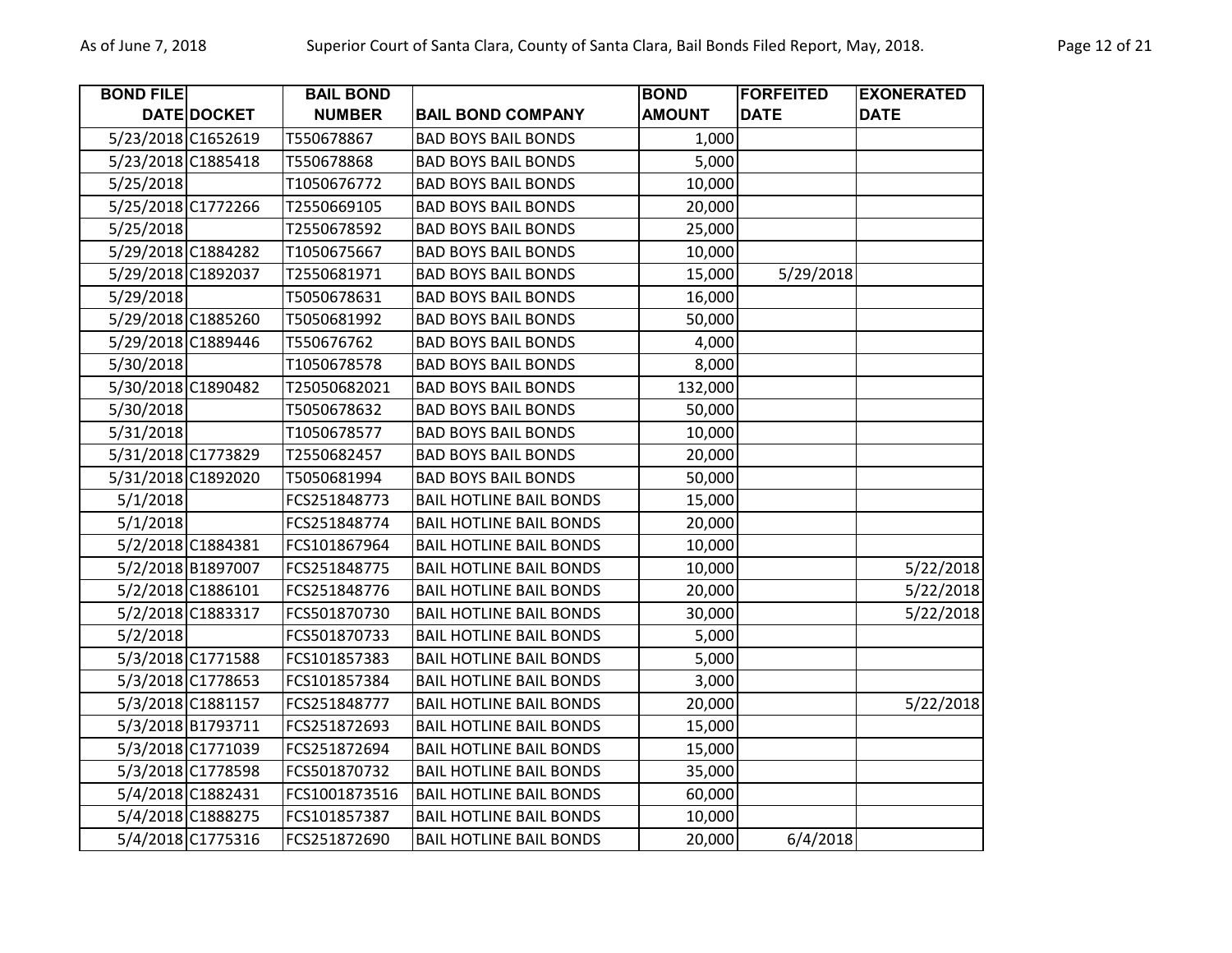| <b>BOND FILE</b>   |                    | <b>BAIL BOND</b> |                                | <b>BOND</b>   | <b>FORFEITED</b> | <b>EXONERATED</b> |
|--------------------|--------------------|------------------|--------------------------------|---------------|------------------|-------------------|
|                    | <b>DATE DOCKET</b> | <b>NUMBER</b>    | <b>BAIL BOND COMPANY</b>       | <b>AMOUNT</b> | <b>DATE</b>      | <b>DATE</b>       |
|                    | 5/4/2018 C1770785  | FCS251872691     | <b>BAIL HOTLINE BAIL BONDS</b> | 20,000        | 6/4/2018         |                   |
|                    | 5/7/2018 B1687349  | FCS1001864685    | <b>BAIL HOTLINE BAIL BONDS</b> | 50,000        |                  |                   |
| 5/7/2018           |                    | FCS1001873514    | <b>BAIL HOTLINE BAIL BONDS</b> | 30,000        |                  |                   |
|                    | 5/7/2018 C1638858  | FCS101857320     | <b>BAIL HOTLINE BAIL BONDS</b> | 5,000         |                  |                   |
|                    | 5/7/2018 F1867556  | FCS101857388     | <b>BAIL HOTLINE BAIL BONDS</b> | 2,500         |                  |                   |
| 5/7/2018           |                    | FCS101857389     | <b>BAIL HOTLINE BAIL BONDS</b> | 10,000        |                  |                   |
|                    | 5/7/2018 F1868095  | FCS101857390     | <b>BAIL HOTLINE BAIL BONDS</b> | 10,000        |                  |                   |
|                    | 5/7/2018 C1884500  | FCS101857391     | <b>BAIL HOTLINE BAIL BONDS</b> | 10,000        |                  |                   |
| 5/7/2018           |                    | FCS101857392     | <b>BAIL HOTLINE BAIL BONDS</b> | 10,000        |                  |                   |
|                    | 5/7/2018 C1885808  | FCS2501856034    | <b>BAIL HOTLINE BAIL BONDS</b> | 210,000       |                  |                   |
| 5/7/2018           |                    | FCS251872687     | <b>BAIL HOTLINE BAIL BONDS</b> | 25,000        |                  |                   |
| 5/7/2018           |                    | FCS251872689     | <b>BAIL HOTLINE BAIL BONDS</b> | 15,000        |                  |                   |
|                    | 5/7/2018 B1897549  | FCS251872692     | <b>BAIL HOTLINE BAIL BONDS</b> | 25,000        |                  |                   |
|                    | 5/7/2018 C1884732  | FCS501869327     | <b>BAIL HOTLINE BAIL BONDS</b> | 35,000        |                  |                   |
|                    | 5/7/2018 B1793021  | FCS501870731     | <b>BAIL HOTLINE BAIL BONDS</b> | 50,000        |                  |                   |
| 5/7/2018           |                    | FCS501870738     | <b>BAIL HOTLINE BAIL BONDS</b> | 27,000        |                  |                   |
| 5/7/2018           |                    | FCS501870739     | <b>BAIL HOTLINE BAIL BONDS</b> | 36,000        |                  |                   |
| 5/8/2018           |                    | FCS1001868869    | <b>BAIL HOTLINE BAIL BONDS</b> | 87,000        |                  |                   |
|                    | 5/8/2018 C1773366  | FCS1001868870    | <b>BAIL HOTLINE BAIL BONDS</b> | 75,000        |                  |                   |
|                    | 5/8/2018 C1889182  | FCS1001873512    | <b>BAIL HOTLINE BAIL BONDS</b> | 100,000       |                  |                   |
| 5/8/2018           |                    | FCS251872685     | <b>BAIL HOTLINE BAIL BONDS</b> | 25,000        |                  |                   |
| 5/9/2018           |                    | FCS1001868864    | <b>BAIL HOTLINE BAIL BONDS</b> | 75,000        |                  |                   |
| 5/9/2018           |                    | FCS251877055     | <b>BAIL HOTLINE BAIL BONDS</b> | 25,000        |                  |                   |
| 5/10/2018          |                    | FCS101857395     | <b>BAIL HOTLINE BAIL BONDS</b> | 5,000         |                  |                   |
| 5/10/2018          |                    | FCS251848760     | <b>BAIL HOTLINE BAIL BONDS</b> | 20,000        |                  |                   |
|                    | 5/10/2018 C1778834 | FCS5501868640    | <b>BAIL HOTLINE BAIL BONDS</b> | 40,000        |                  |                   |
| 5/11/2018 C1890879 |                    | FCS1001873440    | <b>BAIL HOTLINE BAIL BONDS</b> | 55,000        |                  |                   |
| 5/11/2018 B1897042 |                    | FCS101868193     | <b>BAIL HOTLINE BAIL BONDS</b> | 10,000        |                  |                   |
| 5/11/2018 F1766327 |                    | FCS251877054     | <b>BAIL HOTLINE BAIL BONDS</b> | 20,000        |                  |                   |
| 5/11/2018 F1868542 |                    | FCS251877056     | <b>BAIL HOTLINE BAIL BONDS</b> | 25,000        |                  |                   |
| 5/11/2018          |                    | FCS251877058     | <b>BAIL HOTLINE BAIL BONDS</b> | 15,000        |                  |                   |
| 5/11/2018 C1885085 |                    | FCS251877583     | <b>BAIL HOTLINE BAIL BONDS</b> | 20,000        |                  |                   |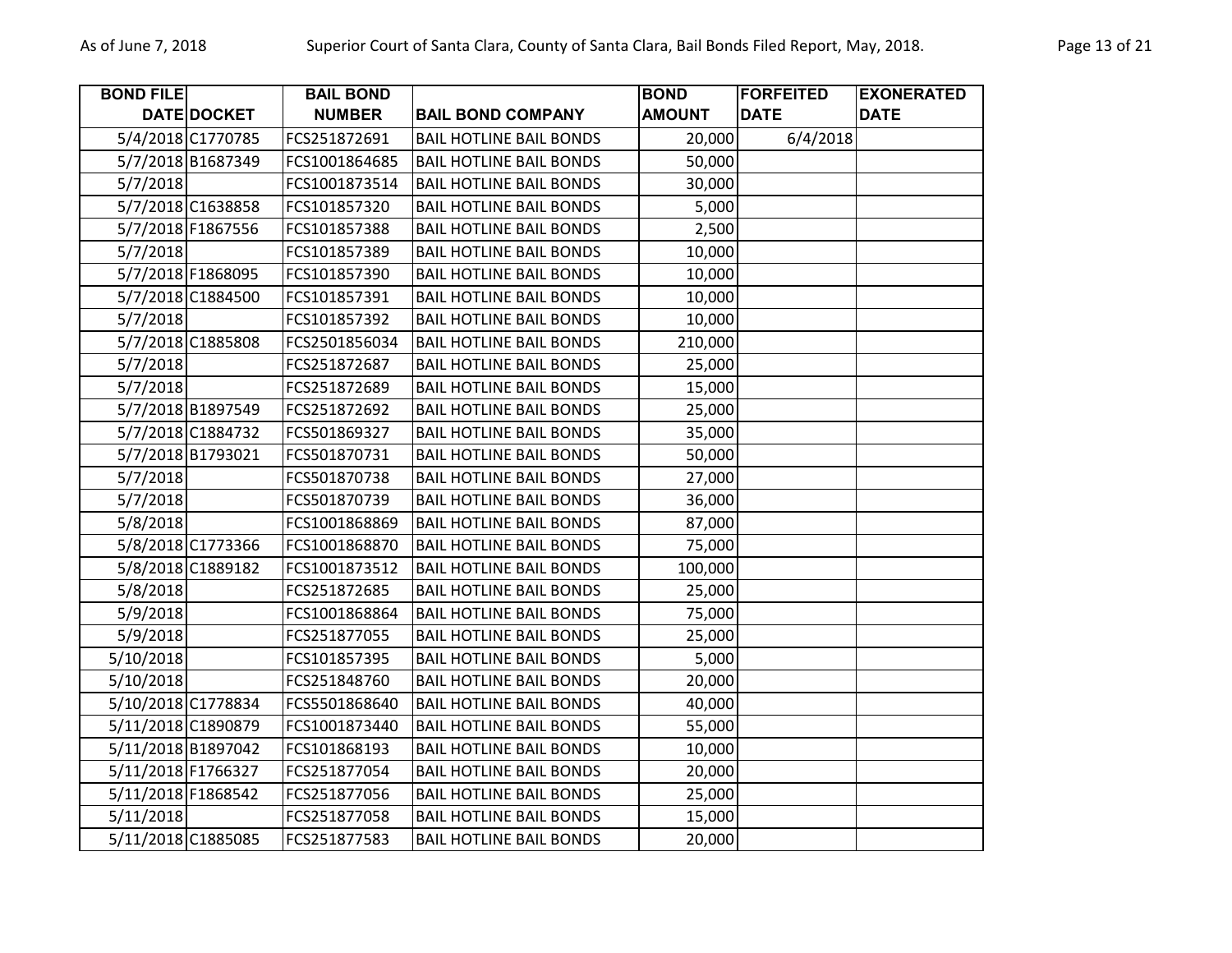| <b>BOND FILE</b>   |                    | <b>BAIL BOND</b> |                                | <b>BOND</b>   | <b>FORFEITED</b> | <b>EXONERATED</b> |
|--------------------|--------------------|------------------|--------------------------------|---------------|------------------|-------------------|
|                    | <b>DATE DOCKET</b> | <b>NUMBER</b>    | <b>BAIL BOND COMPANY</b>       | <b>AMOUNT</b> | <b>DATE</b>      | <b>DATE</b>       |
| 5/11/2018          |                    | FCS251877584     | <b>BAIL HOTLINE BAIL BONDS</b> | 20,000        |                  |                   |
| 5/14/2018 C1890344 |                    | FCS1001873438    | <b>BAIL HOTLINE BAIL BONDS</b> | 86,000        | 5/22/2018        |                   |
| 5/14/2018 C1885163 |                    | FCS101857397     | <b>BAIL HOTLINE BAIL BONDS</b> | 5,000         |                  | 5/21/2018         |
| 5/14/2018 C1885130 |                    | FCS101857398     | <b>BAIL HOTLINE BAIL BONDS</b> | 5,000         |                  |                   |
|                    | 5/14/2018 C1887075 | FCS251872688     | <b>BAIL HOTLINE BAIL BONDS</b> | 15,000        |                  |                   |
| 5/14/2018 C1776780 |                    | FCS251877581     | <b>BAIL HOTLINE BAIL BONDS</b> | 25,000        |                  |                   |
| 5/14/2018 C1889962 |                    | FCS251877582     | <b>BAIL HOTLINE BAIL BONDS</b> | 16,000        |                  | 5/21/2018         |
| 5/14/2018 C1885301 |                    | FCS501870736     | <b>BAIL HOTLINE BAIL BONDS</b> | 36,000        |                  |                   |
| 5/14/2018          |                    | FCS501877815     | <b>BAIL HOTLINE BAIL BONDS</b> | 41,000        |                  |                   |
| 5/14/2018          |                    | FCS501877816     | <b>BAIL HOTLINE BAIL BONDS</b> | 15,000        |                  |                   |
| 5/15/2018 C1891332 |                    | FCS1001873513    | <b>BAIL HOTLINE BAIL BONDS</b> | 100,000       |                  |                   |
| 5/15/2018 C1888669 |                    | FCS101872462     | <b>BAIL HOTLINE BAIL BONDS</b> | 6,000         |                  |                   |
| 5/15/2018 B1896323 |                    | FCS251877436     | <b>BAIL HOTLINE BAIL BONDS</b> | 20,000        |                  |                   |
| 5/16/2018          |                    | FCS251877585     | <b>BAIL HOTLINE BAIL BONDS</b> | 11,000        |                  |                   |
| 5/17/2018 C1891323 |                    | FCS101877210     | <b>BAIL HOTLINE BAIL BONDS</b> | 1,000         | 5/31/2018        |                   |
| 5/17/2018 C1768279 |                    | FCS101877213     | <b>BAIL HOTLINE BAIL BONDS</b> | 5,000         | 5/22/2018        |                   |
|                    | 5/17/2018 C1650600 | FCS101877214     | <b>BAIL HOTLINE BAIL BONDS</b> | 5,000         | 5/22/2018        |                   |
| 5/17/2018 C1890363 |                    | FCS101877215     | <b>BAIL HOTLINE BAIL BONDS</b> | 1,000         |                  |                   |
| 5/17/2018 F1867652 |                    | FCS2501856010    | <b>BAIL HOTLINE BAIL BONDS</b> | 150,000       |                  |                   |
| 5/17/2018 F1867527 |                    | FCS2501856033    | <b>BAIL HOTLINE BAIL BONDS</b> | 105,000       |                  |                   |
| 5/17/2018 C1891332 |                    | FCS501877811     | <b>BAIL HOTLINE BAIL BONDS</b> | 20,000        |                  |                   |
|                    | 5/17/2018 C1770722 | FCS501877812     | <b>BAIL HOTLINE BAIL BONDS</b> | 25,000        |                  |                   |
| 5/17/2018 C1884562 |                    | FCS501877813     | <b>BAIL HOTLINE BAIL BONDS</b> | 25,000        | 5/21/2018        |                   |
| 5/18/2018 B1896443 |                    | FCS101877212     | <b>BAIL HOTLINE BAIL BONDS</b> | 10,000        |                  |                   |
| 5/18/2018 B1689633 |                    | FCS501877810     | <b>BAIL HOTLINE BAIL BONDS</b> | 30,000        |                  |                   |
| 5/22/2018 C1891288 |                    | FCS1001868872    | <b>BAIL HOTLINE BAIL BONDS</b> | 10,000        |                  |                   |
| 5/22/2018 C1778905 |                    | FCS101877372     | <b>BAIL HOTLINE BAIL BONDS</b> | 5,000         |                  |                   |
| 5/22/2018          |                    | FCS101877373     | <b>BAIL HOTLINE BAIL BONDS</b> | 10,000        |                  |                   |
| 5/22/2018 C1628132 |                    | FCS101877375     | <b>BAIL HOTLINE BAIL BONDS</b> | 2,000         |                  |                   |
|                    | 5/22/2018 C1891593 | FCS101877376     | <b>BAIL HOTLINE BAIL BONDS</b> | 10,000        |                  |                   |
| 5/22/2018 C1888997 |                    | FCS2501883610    | <b>BAIL HOTLINE BAIL BONDS</b> | 210,000       |                  |                   |
| 5/22/2018 C1888351 |                    | FCS5001835024    | <b>BAIL HOTLINE BAIL BONDS</b> | 25,000        |                  |                   |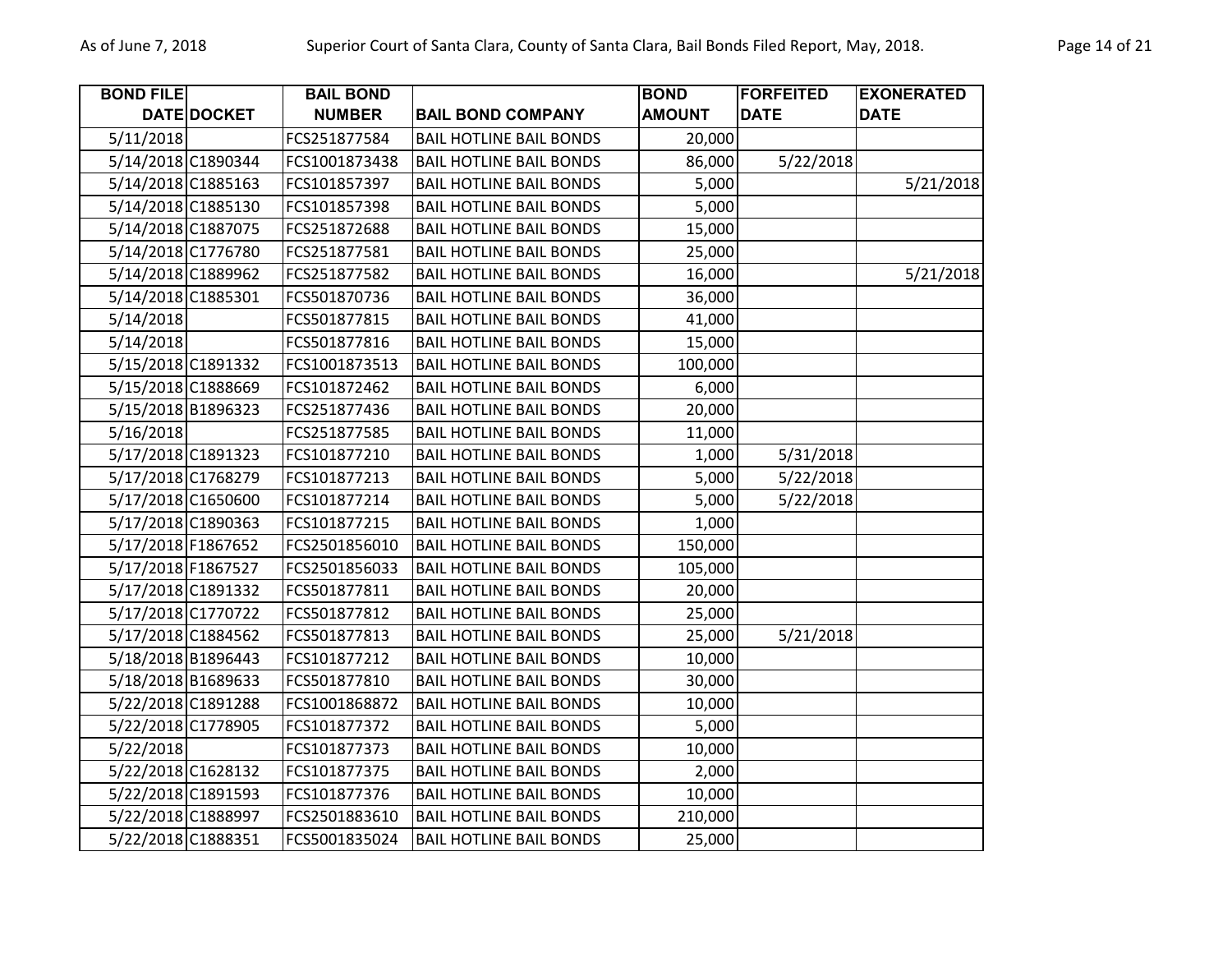| <b>BOND FILE</b> |                    | <b>BAIL BOND</b> |                                | <b>BOND</b>   | <b>FORFEITED</b> | <b>EXONERATED</b> |
|------------------|--------------------|------------------|--------------------------------|---------------|------------------|-------------------|
|                  | DATE DOCKET        | <b>NUMBER</b>    | <b>BAIL BOND COMPANY</b>       | <b>AMOUNT</b> | <b>DATE</b>      | <b>DATE</b>       |
| 5/22/2018        |                    | FCS501877819     | <b>BAIL HOTLINE BAIL BONDS</b> | 50,000        |                  |                   |
| 5/22/2018        |                    | FCS501884311     | <b>BAIL HOTLINE BAIL BONDS</b> | 26,000        |                  |                   |
| 5/22/2018        |                    | FCS501884313     | <b>BAIL HOTLINE BAIL BONDS</b> | 35,000        |                  |                   |
|                  | 5/23/2018 C1881991 | FCS101877377     | <b>BAIL HOTLINE BAIL BONDS</b> | 10,000        |                  |                   |
|                  | 5/23/2018 F1661450 | FCS2501883609    | <b>BAIL HOTLINE BAIL BONDS</b> | 200,000       |                  |                   |
|                  | 5/23/2018 C1773299 | FCS251872771     | <b>BAIL HOTLINE BAIL BONDS</b> | 15,000        |                  |                   |
| 5/23/2018        |                    | FCS251877060     | <b>BAIL HOTLINE BAIL BONDS</b> | 17,000        |                  |                   |
|                  | 5/23/2018 C1778887 | FCS251877441     | <b>BAIL HOTLINE BAIL BONDS</b> | 20,000        |                  |                   |
|                  | 5/24/2018 B1897251 | FC5101877188     | <b>BAIL HOTLINE BAIL BONDS</b> | 10,000        |                  |                   |
|                  | 5/24/2018 C1777636 | FCS251884285     | <b>BAIL HOTLINE BAIL BONDS</b> | 25,000        |                  |                   |
|                  | 5/24/2018 C1646991 | FCS251884286     | <b>BAIL HOTLINE BAIL BONDS</b> | 25,000        |                  |                   |
|                  | 5/25/2018 C1882579 | FCS101877378     | <b>BAIL HOTLINE BAIL BONDS</b> | 6,000         |                  |                   |
|                  | 5/25/2018 F1868932 | FCS1501883593    | <b>BAIL HOTLINE BAIL BONDS</b> | 120,000       |                  |                   |
| 5/25/2018        |                    | FCS251877059     | <b>BAIL HOTLINE BAIL BONDS</b> | 25,000        |                  |                   |
|                  | 5/25/2018 C1890967 | FCS251884288     | <b>BAIL HOTLINE BAIL BONDS</b> | 25,000        |                  |                   |
|                  | 5/29/2018 C1891880 | FCS1001873439    | <b>BAIL HOTLINE BAIL BONDS</b> | 85,000        |                  |                   |
|                  | 5/29/2018 C1766154 | FCS101882977     | <b>BAIL HOTLINE BAIL BONDS</b> | 10,000        |                  |                   |
| 5/29/2018        |                    | FCS101882980     | <b>BAIL HOTLINE BAIL BONDS</b> | 10,000        |                  |                   |
|                  | 5/29/2018 C1891892 | FCS101882981     | <b>BAIL HOTLINE BAIL BONDS</b> | 7,000         |                  |                   |
| 5/29/2018        |                    | FCS1501883592    | <b>BAIL HOTLINE BAIL BONDS</b> | 116,000       |                  |                   |
|                  | 5/29/2018 C1778164 | FCS1501884334    | <b>BAIL HOTLINE BAIL BONDS</b> | 150,000       |                  |                   |
|                  | 5/29/2018 C1780378 | FCS1884291       | <b>BAIL HOTLINE BAIL BONDS</b> | 16,000        |                  |                   |
|                  | 5/29/2018 B1793921 | FCS251884289     | <b>BAIL HOTLINE BAIL BONDS</b> | 15,000        |                  |                   |
|                  | 5/29/2018 C1653870 | FCS251884290     | <b>BAIL HOTLINE BAIL BONDS</b> | 25,000        | 6/5/2018         |                   |
|                  | 5/29/2018 C1768501 | FCS251884292     | <b>BAIL HOTLINE BAIL BONDS</b> | 16,000        |                  |                   |
|                  | 5/29/2018 C1644783 | FCS251884293     | <b>BAIL HOTLINE BAIL BONDS</b> | 16,000        |                  |                   |
|                  | 5/29/2018 C1780392 | FCS501877867     | <b>BAIL HOTLINE BAIL BONDS</b> | 20,000        |                  |                   |
|                  | 5/29/2018 C1766983 | FCS501877868     | <b>BAIL HOTLINE BAIL BONDS</b> | 15,000        |                  |                   |
| 5/29/2018        |                    | FCS501884315     | <b>BAIL HOTLINE BAIL BONDS</b> | 15,000        |                  |                   |
|                  | 5/30/2018 C1890093 | FCS1001884328    | <b>BAIL HOTLINE BAIL BONDS</b> | 75,000        |                  |                   |
| 5/30/2018        |                    | FCS101882976     | <b>BAIL HOTLINE BAIL BONDS</b> | 10,000        |                  |                   |
|                  | 5/30/2018 F1868588 | FCS501884316     | <b>BAIL HOTLINE BAIL BONDS</b> | 50,000        |                  |                   |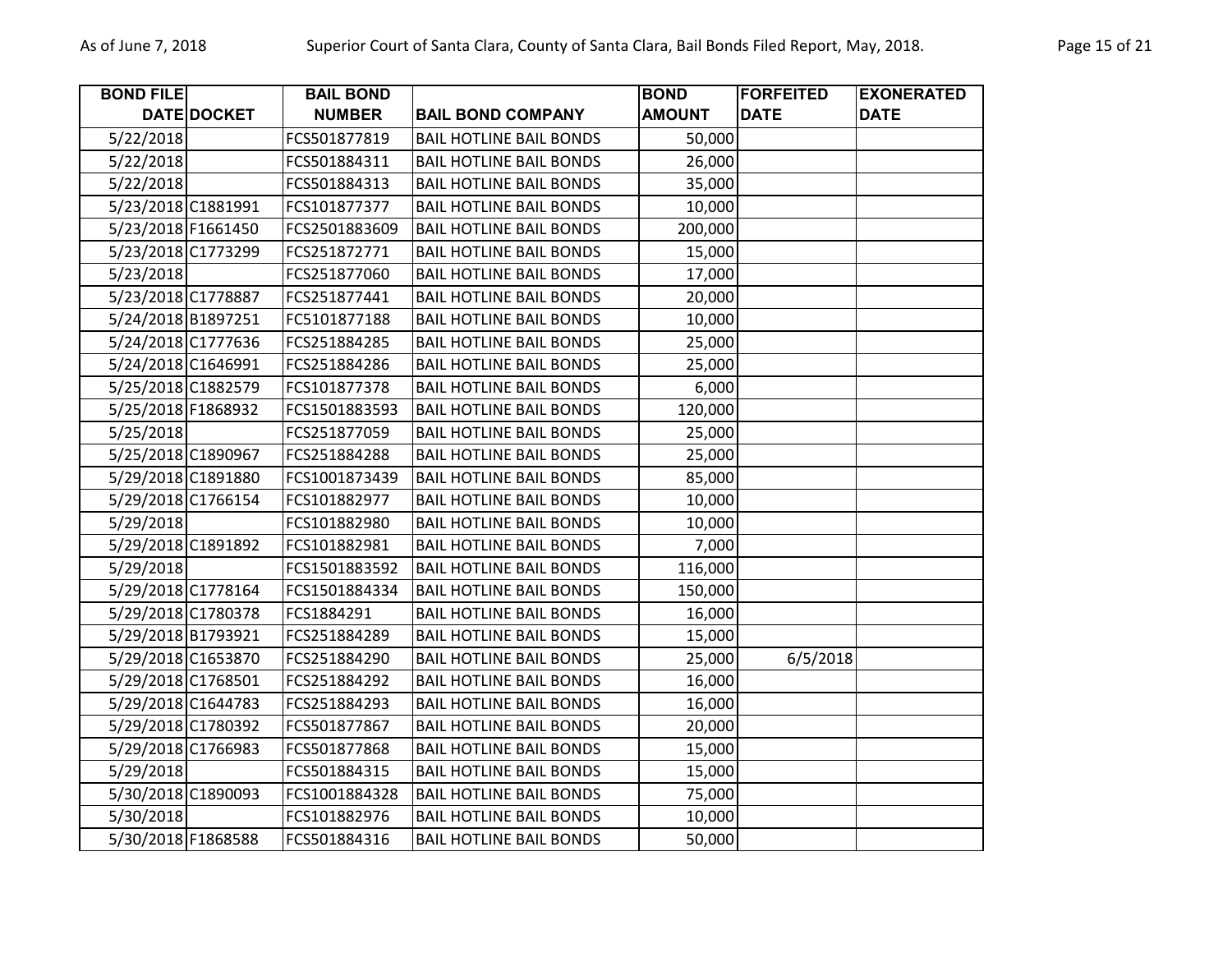| <b>BOND FILE</b>   |                    | <b>BAIL BOND</b> |                                     | <b>BOND</b>   | <b>FORFEITED</b> | <b>EXONERATED</b> |
|--------------------|--------------------|------------------|-------------------------------------|---------------|------------------|-------------------|
|                    | <b>DATE DOCKET</b> | <b>NUMBER</b>    | <b>BAIL BOND COMPANY</b>            | <b>AMOUNT</b> | <b>DATE</b>      | <b>DATE</b>       |
|                    | 5/30/2018 C1889991 | FCS501884317     | <b>BAIL HOTLINE BAIL BONDS</b>      | 15,000        |                  |                   |
|                    | 5/30/2018 B1897932 | FCS501884318     | <b>BAIL HOTLINE BAIL BONDS</b>      | 36,000        |                  |                   |
|                    | 5/30/2018 B1793905 | FCS501884319     | <b>BAIL HOTLINE BAIL BONDS</b>      | 15,000        |                  |                   |
|                    | 5/31/2018 C1652266 | FCS1001884329    | <b>BAIL HOTLINE BAIL BONDS</b>      | 15,000        |                  |                   |
|                    | 5/31/2018 C1891171 | FCS1001884331    | <b>BAIL HOTLINE BAIL BONDS</b>      | 5,000         |                  |                   |
| 5/31/2018          |                    | FCS1001884332    | <b>BAIL HOTLINE BAIL BONDS</b>      | 5,000         |                  |                   |
| 5/31/2018          |                    | FCS501877871     | <b>BAIL HOTLINE BAIL BONDS</b>      | 15,000        |                  |                   |
| 5/24/2018          |                    |                  | 5113838068 BODYGUARD BAIL BONDS     | 5,000         |                  |                   |
|                    | 5/7/2018 C1884032  | AB00964986       | <b>CALIFORNIA CAPITOL BAIL BONI</b> | 1,000         |                  |                   |
|                    | 5/7/2018 C1881007  | AB00964987       | CALIFORNIA CAPITOL BAIL BONI        | 2,000         |                  |                   |
|                    | 5/7/2018 C1780340  | AB00964990       | CALIFORNIA CAPITOL BAIL BONI        | 1,000         |                  |                   |
|                    | 5/7/2018 C1773729  | AC00965708       | CALIFORNIA CAPITOL BAIL BONI        | 15,000        |                  |                   |
|                    | 5/7/2018 C1763303  | AF00963678       | CALIFORNIA CAPITOL BAIL BONI        | 75,000        |                  |                   |
|                    | 5/7/2018 C1765406  | BB5654967        | CALIFORNIA CAPITOL BAIL BONI        | 2,000         |                  |                   |
|                    | 5/7/2018 C1766613  | BB5654968        | <b>CALIFORNIA CAPITOL BAIL BONI</b> | 2,000         |                  |                   |
|                    | 5/7/2018 C1768624  | BB5657503        | <b>CALIFORNIA CAPITOL BAIL BONI</b> | 2,000         |                  |                   |
|                    | 5/7/2018 C1775817  | BB5665982        | CALIFORNIA CAPITOL BAIL BONI        | 2,000         |                  |                   |
|                    | 5/14/2018 C1889555 |                  | 2018001411 DISCREET BAIL BONDS      | 60,000        |                  |                   |
| 5/14/2018          |                    | 2018BB003068     | <b>DISCREET BAIL BONDS</b>          | 10,000        |                  |                   |
| 5/23/2018          |                    | 2018BB003069     | <b>DISCREET BAIL BONDS</b>          | 10,000        |                  |                   |
|                    | 5/23/2018 C1888833 | 2018EE001412     | <b>DISCREET BAIL BONDS</b>          | 75,000        |                  |                   |
|                    | 5/1/2018 B1897462  |                  | 5551998920 EIGHT BALL BAIL BONDS    | 35,000        |                  |                   |
|                    | 5/23/2018 C1886091 |                  | 5105756932 EIGHT BALL BAIL BONDS    | 75,000        |                  |                   |
|                    | 5/23/2018 C1884666 |                  | 5273172914 EIGHT BALL BAIL BONDS    | 25,000        |                  |                   |
| 5/23/2018          |                    |                  | 5551998917 EIGHT BALL BAIL BONDS    | 25,000        |                  |                   |
| 5/25/2018 F1868116 |                    |                  | 5105759032 EIGHT BALL BAIL BONDS    | 30,000        |                  |                   |
| 5/1/2018           |                    | 2018BB018921     | <b>ESPINOZA BAIL BONDS</b>          | 10,000        |                  |                   |
|                    | 5/4/2018 C1885869  | 2018CC012992     | <b>ESPINOZA BAIL BONDS</b>          | 25,000        |                  |                   |
| 5/16/2018 C1890495 |                    | 2018EE003960     | <b>ESPINOZA BAIL BONDS</b>          | 25,000        | 5/16/2018        |                   |
| 5/22/2018          |                    | 2018AA046842     | <b>ESPINOZA BAIL BONDS</b>          | 5,000         |                  |                   |
| 5/7/2018           |                    | AC00964375       | <b>GOLD CITY BAIL BONDS</b>         | 20,000        |                  |                   |
| 5/2/2018           |                    | T550672148       | <b>GOLDEN STATE BAIL BONDS</b>      | 5,000         |                  |                   |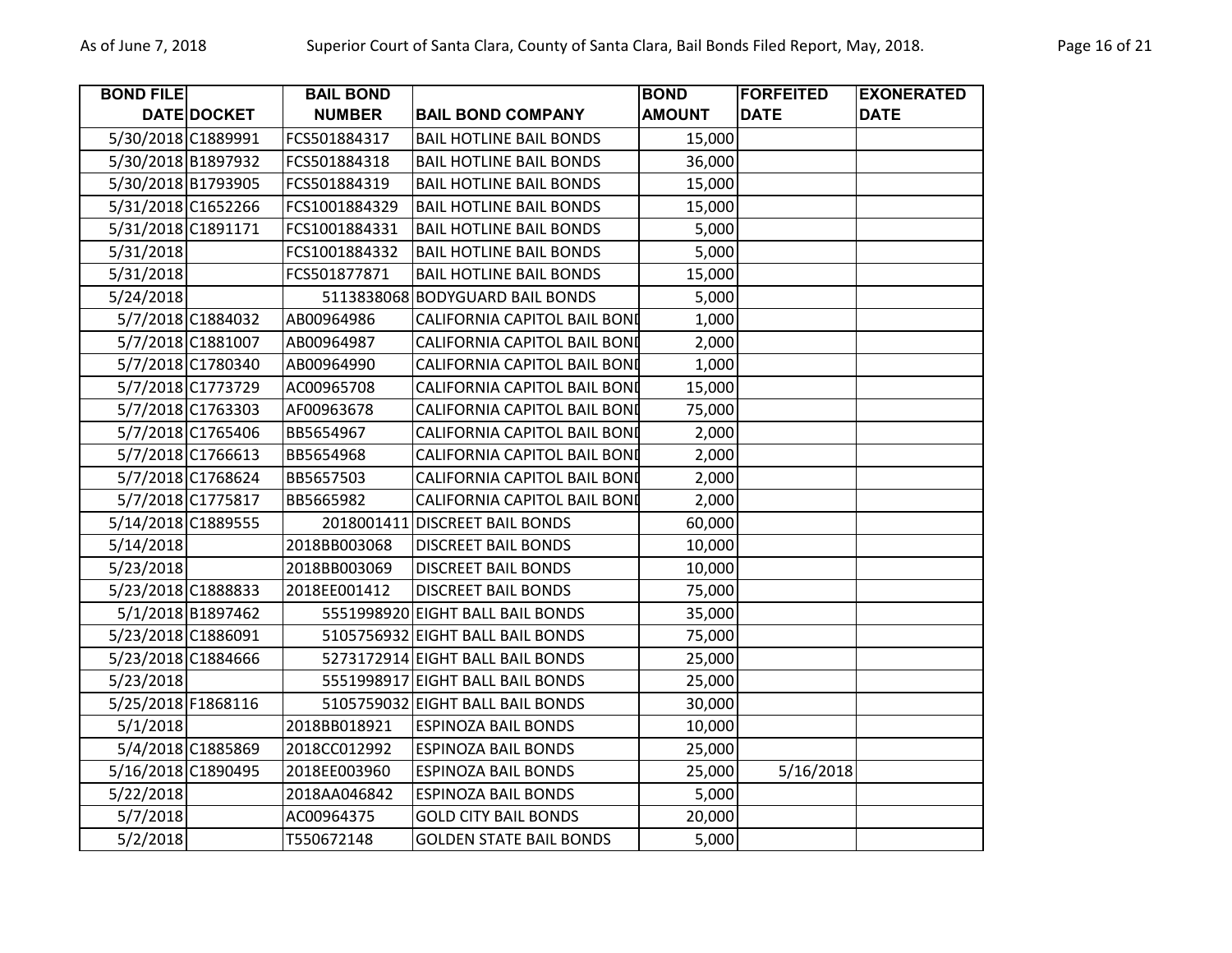| <b>BOND FILE</b> |                    | <b>BAIL BOND</b> |                                | <b>BOND</b>   | <b>FORFEITED</b> | <b>EXONERATED</b> |
|------------------|--------------------|------------------|--------------------------------|---------------|------------------|-------------------|
|                  | DATE DOCKET        | <b>NUMBER</b>    | <b>BAIL BOND COMPANY</b>       | <b>AMOUNT</b> | <b>DATE</b>      | <b>DATE</b>       |
|                  | 5/7/2018 C1885057  | T15050664523     | <b>GOLDEN STATE BAIL BONDS</b> | 25,000        |                  |                   |
|                  | 5/7/2018 C1890552  | T550672149       | <b>GOLDEN STATE BAIL BONDS</b> | 2,000         |                  |                   |
| 5/8/2018         |                    | T2550678471      | <b>GOLDEN STATE BAIL BONDS</b> | 11,000        |                  |                   |
| 5/8/2018         |                    | T2550678474      | <b>GOLDEN STATE BAIL BONDS</b> | 15,000        |                  |                   |
| 5/9/2018         |                    | T5050678475      | <b>GOLDEN STATE BAIL BONDS</b> | 35,000        |                  |                   |
|                  | 5/14/2018 C1525586 | T5050678476      | <b>GOLDEN STATE BAIL BONDS</b> | 25,000        |                  |                   |
| 5/15/2018        |                    | T20050661021     | <b>GOLDEN STATE BAIL BONDS</b> | 25,000        |                  |                   |
|                  | 5/15/2018 C1888570 | T2550678473      | <b>GOLDEN STATE BAIL BONDS</b> | 20,000        |                  |                   |
|                  | 5/16/2018 C1891100 | T5050678479      | <b>GOLDEN STATE BAIL BONDS</b> | 26,000        |                  |                   |
|                  | 5/22/2018 C1888670 | T10050678480     | <b>GOLDEN STATE BAIL BONDS</b> | 10,000        |                  |                   |
|                  | 5/22/2018 C1890877 | T10050678481     | <b>GOLDEN STATE BAIL BONDS</b> | 80,000        |                  |                   |
| 5/22/2018        |                    | T15050681817     | <b>GOLDEN STATE BAIL BONDS</b> | 25,000        |                  |                   |
| 5/22/2018        |                    | T20050664524     | <b>GOLDEN STATE BAIL BONDS</b> | 10,000        |                  |                   |
| 5/22/2018        |                    | T25050672164     | <b>GOLDEN STATE BAIL BONDS</b> | 25,000        |                  |                   |
| 5/22/2018        |                    | T2550681813      | <b>GOLDEN STATE BAIL BONDS</b> | 10,000        |                  |                   |
| 5/22/2018        |                    | T5050681814      | <b>GOLDEN STATE BAIL BONDS</b> | 25,000        |                  |                   |
| 5/22/2018        |                    | T5050681815      | <b>GOLDEN STATE BAIL BONDS</b> | 35,000        |                  |                   |
| 5/22/2018        |                    | T5050681816      | <b>GOLDEN STATE BAIL BONDS</b> | 35,000        |                  |                   |
|                  | 5/24/2018 C1891760 | T25050664525     | <b>GOLDEN STATE BAIL BONDS</b> | 100,000       |                  |                   |
| 5/25/2018        |                    | T25050672162     | <b>GOLDEN STATE BAIL BONDS</b> | 25,000        |                  |                   |
|                  | 5/29/2018 B1897102 | T15050678482     | <b>GOLDEN STATE BAIL BONDS</b> | 75,000        |                  |                   |
| 5/29/2018        |                    | T2550682324      | <b>GOLDEN STATE BAIL BONDS</b> | 25,000        |                  |                   |
| 5/29/2018        |                    | T2550682326      | <b>GOLDEN STATE BAIL BONDS</b> | 16,000        |                  |                   |
| 5/29/2018        |                    | T5050682327      | <b>GOLDEN STATE BAIL BONDS</b> | 21,000        |                  |                   |
| 5/30/2018        |                    | T20050682332     | <b>GOLDEN STATE BAIL BONDS</b> | 135,000       |                  |                   |
|                  | 5/30/2018 C1891001 | T50050652914     | <b>GOLDEN STATE BAIL BONDS</b> | 260,000       |                  |                   |
|                  | 5/31/2018 F1868842 | T2550682325      | <b>GOLDEN STATE BAIL BONDS</b> | 25,000        |                  |                   |
|                  | 5/14/2018 C1885371 |                  | 5551987210 JAG BAIL BONDS, INC | 35,000        |                  |                   |
| 5/25/2018        |                    |                  | 5273234894 JAG BAIL BONDS, INC | 15,000        |                  |                   |
| 5/29/2018        |                    |                  | 5273242376 JAG BAIL BONDS, INC | 25,000        |                  |                   |
| 5/30/2018        |                    |                  | 5552011774 JAG BAIL BONDS, INC | 25,000        |                  |                   |
|                  | 5/11/2018 B1897393 |                  | 201839096 JM BAIL BONDS        | 15,000        |                  |                   |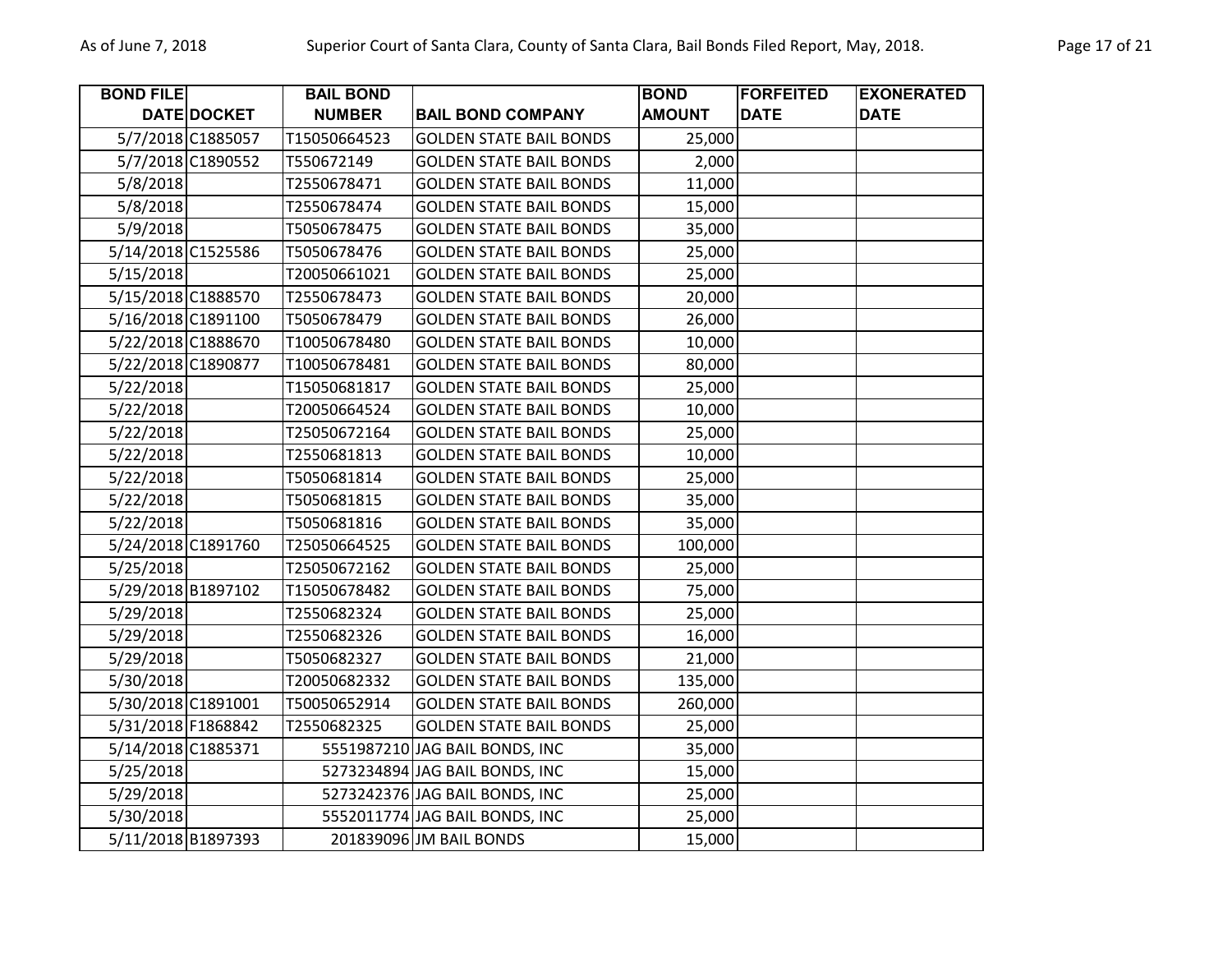| <b>BOND FILE</b> |                    | <b>BAIL BOND</b> |                          | <b>BOND</b>   | <b>FORFEITED</b> | <b>EXONERATED</b> |
|------------------|--------------------|------------------|--------------------------|---------------|------------------|-------------------|
|                  | DATE DOCKET        | <b>NUMBER</b>    | <b>BAIL BOND COMPANY</b> | <b>AMOUNT</b> | <b>DATE</b>      | <b>DATE</b>       |
|                  | 5/11/2018 C1884073 | B1H4551734       | <b>LATINO BAIL BONDS</b> | 60,000        |                  |                   |
|                  | 5/11/2018 C1884073 | B314407040       | <b>LATINO BAIL BONDS</b> | 15,000        |                  |                   |
|                  | 5/11/2018 C1888368 | B64019680        | <b>LATINO BAIL BONDS</b> | 1,000         |                  |                   |
| 5/17/2018        |                    | B114215648       | <b>LATINO BAIL BONDS</b> | 10,000        |                  |                   |
| 5/25/2018        |                    | B314407042       | <b>LATINO BAIL BONDS</b> | 25,000        |                  |                   |
|                  | 5/25/2018 C1881956 | B514502624       | <b>LATINO BAIL BONDS</b> | 45,000        |                  |                   |
| 5/29/2018        |                    | B314407043       | <b>LATINO BAIL BONDS</b> | 26,000        |                  |                   |
|                  | 5/29/2018 C1888307 | B64019681        | <b>LATINO BAIL BONDS</b> | 5,000         |                  |                   |
|                  | 5/7/2018 C1884713  |                  | 5113794331 LE BAIL BONDS | 5,000         |                  |                   |
|                  | 5/7/2018 C1882228  |                  | 5200199294 LE BAIL BONDS | 1,000,000     |                  |                   |
| 5/7/2018         |                    |                  | 5273060873 LE BAIL BONDS | 25,000        |                  |                   |
| 5/7/2018         |                    |                  | 5273151955 LE BAIL BONDS | 25,000        |                  |                   |
| 5/7/2018         |                    |                  | 5273151971 LE BAIL BONDS | 25,000        |                  |                   |
| 5/7/2018         |                    |                  | 5273151997 LE BAIL BONDS | 25,000        |                  |                   |
| 5/9/2018         |                    |                  | 5113835728 LE BAIL BONDS | 10,000        |                  |                   |
|                  | 5/10/2018 B1794992 |                  | 5113830666 LE BAIL BONDS | 10,000        |                  |                   |
|                  | 5/11/2018 C1890676 |                  | 5551887688 LE BAIL BONDS | 35,000        |                  |                   |
|                  | 5/14/2018 C1890453 |                  | 5250137095 LE BAIL BONDS | 250,000       |                  |                   |
|                  | 5/14/2018 C1882228 |                  | 5250137219 LE BAIL BONDS | 200,000       |                  |                   |
|                  | 5/15/2018 C1883572 |                  | 5105718110 LE BAIL BONDS | 67,000        |                  |                   |
| 5/15/2018        |                    |                  | 5113830682 LE BAIL BONDS | 10,000        |                  |                   |
|                  | 5/17/2018 C1888036 |                  | 5105749486 LE BAIL BONDS | 90,000        |                  |                   |
|                  | 5/17/2018 C1888036 |                  | 5105749499 LE BAIL BONDS | 90,000        |                  |                   |
| 5/22/2018        |                    |                  | 5273151984 LE BAIL BONDS | 20,000        |                  |                   |
| 5/22/2018        |                    |                  | 5551907298 LE BAIL BONDS | 35,000        |                  |                   |
|                  | 5/22/2018 C1881883 |                  | 5551946893 LE BAIL BONDS | 25,000        |                  |                   |
| 5/22/2018        |                    |                  | 5551953943 LE BAIL BONDS | 50,000        |                  |                   |
| 5/24/2018        |                    |                  | 5273168513 LE BAIL BONDS | 25,000        |                  |                   |
|                  | 5/24/2018 C1636145 |                  | 5551942783 LE BAIL BONDS | 30,000        |                  |                   |
|                  | 5/24/2018 C1646424 |                  | 5551953972 LE BAIL BONDS | 30,000        |                  |                   |
| 5/29/2018        |                    |                  | 5113698554 LE BAIL BONDS | 10,000        |                  |                   |
|                  | 5/29/2018 C1891677 |                  | 5113751668 LE BAIL BONDS | 5,000         |                  |                   |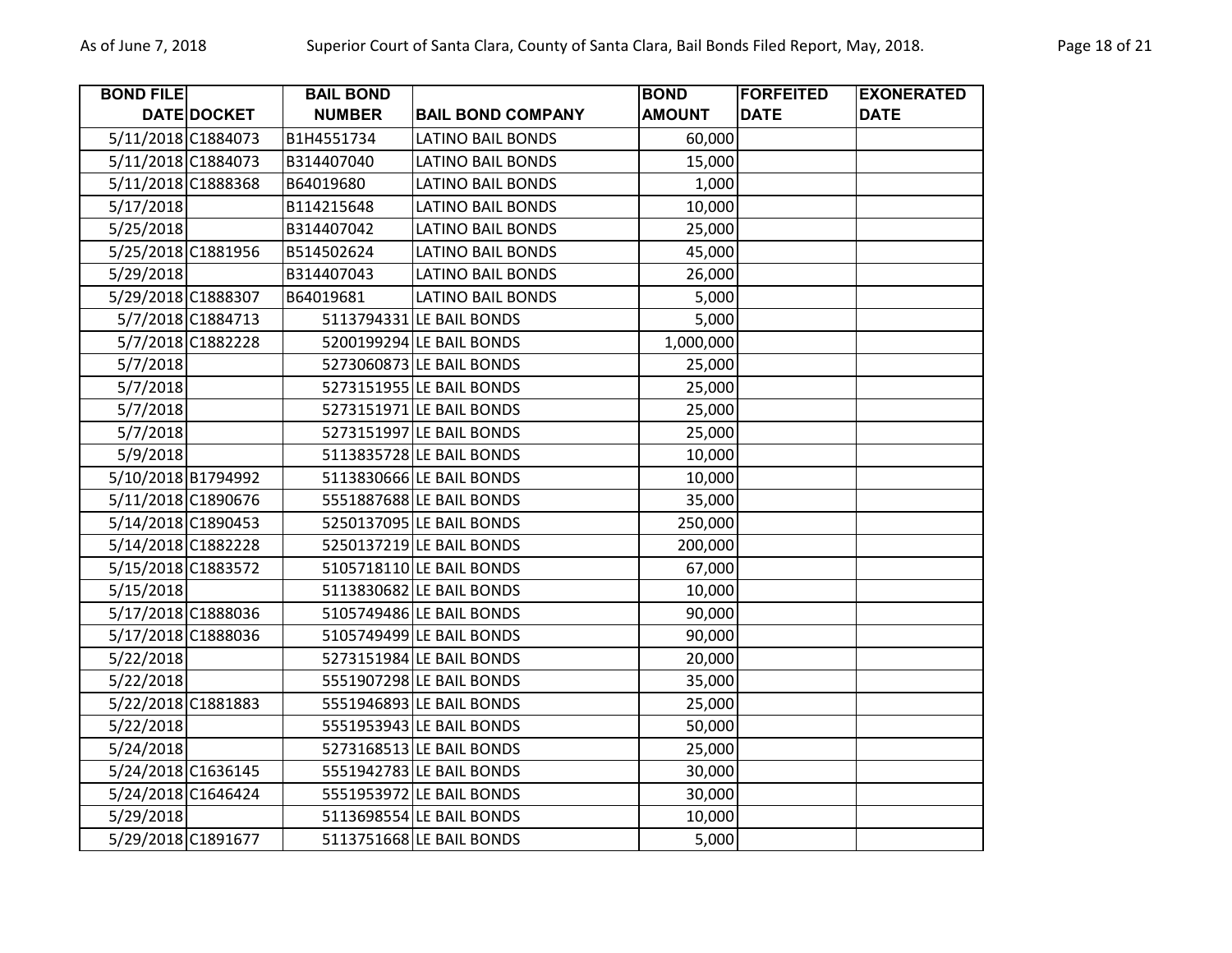| <b>BOND FILE</b>   |                    | <b>BAIL BOND</b> |                          | <b>BOND</b>   | <b>FORFEITED</b> | <b>EXONERATED</b> |
|--------------------|--------------------|------------------|--------------------------|---------------|------------------|-------------------|
|                    | DATE DOCKET        | <b>NUMBER</b>    | <b>BAIL BOND COMPANY</b> | <b>AMOUNT</b> | <b>DATE</b>      | <b>DATE</b>       |
| 5/29/2018          |                    |                  | 5273152006 LE BAIL BONDS | 25,000        |                  |                   |
| 5/29/2018          |                    |                  | 5551953969 LE BAIL BONDS | 45,000        |                  |                   |
| 5/30/2018          |                    |                  | 5273151898 LE BAIL BONDS | 25,000        |                  |                   |
| 5/30/2018          |                    |                  | 5273151968 LE BAIL BONDS | 25,000        |                  |                   |
|                    | 5/31/2018 C1884187 |                  | 5250137235 LE BAIL BONDS | 240,000       |                  |                   |
|                    | 5/4/2018 F1868647  | AS15505956       | <b>LUNA BAIL BONDS</b>   | 6,000         |                  |                   |
| 5/7/2018           |                    | AS100149346      | <b>LUNA BAIL BONDS</b>   | 66,000        |                  |                   |
| 5/7/2018           |                    | AS15505959       | <b>LUNA BAIL BONDS</b>   | 10,000        |                  |                   |
|                    | 5/7/2018 C1889516  | AS50202861       | LUNA BAIL BONDS          | 50,000        |                  |                   |
| 5/8/2018           |                    | AS15508177       | <b>LUNA BAIL BONDS</b>   | 10,000        |                  |                   |
|                    | 5/10/2018 C1777730 | AS15508178       | <b>LUNA BAIL BONDS</b>   | 15,000        |                  |                   |
| 5/10/2018          |                    | AS25278155       | LUNA BAIL BONDS          | 25,000        |                  |                   |
| 5/11/2018          |                    | AS25278485       | <b>LUNA BAIL BONDS</b>   | 25,000        |                  |                   |
| 5/14/2018 F1868351 |                    | AS15505955       | <b>LUNA BAIL BONDS</b>   | 15,000        |                  |                   |
| 5/14/2018          |                    | AS25278486       | <b>LUNA BAIL BONDS</b>   | 21,000        |                  |                   |
| 5/14/2018          |                    | AS25278487       | <b>LUNA BAIL BONDS</b>   | 25,000        |                  |                   |
| 5/14/2018          |                    | AS25278488       | <b>LUNA BAIL BONDS</b>   | 25,000        |                  |                   |
| 5/14/2018          |                    | AS50203064       | <b>LUNA BAIL BONDS</b>   | 40,000        |                  |                   |
|                    | 5/14/2018 C1884695 | AS50205329       | <b>LUNA BAIL BONDS</b>   | 30,000        |                  |                   |
|                    | 5/15/2018 B1897083 | AS15505954       | <b>LUNA BAIL BONDS</b>   | 15,000        | 5/29/2018        |                   |
| 5/15/2018 F1868579 |                    | AS25278154       | <b>LUNA BAIL BONDS</b>   | 25,000        |                  |                   |
|                    | 5/16/2018 C1890223 | AS100147688      | LUNA BAIL BONDS          | 100,000       |                  |                   |
| 5/16/2018 C1890533 |                    | AS25276949       | <b>LUNA BAIL BONDS</b>   | 10,000        |                  |                   |
| 5/17/2018          |                    | AS25278152       | <b>LUNA BAIL BONDS</b>   | 25,000        |                  |                   |
| 5/17/2018 F1868860 |                    | AS25278489       | <b>LUNA BAIL BONDS</b>   | 22,000        |                  |                   |
| 5/21/2018 F1868738 |                    | AS150101457      | <b>LUNA BAIL BONDS</b>   | 150,000       |                  |                   |
|                    | 5/23/2018 C1891171 | AS51223353       | <b>LUNA BAIL BONDS</b>   | 5,000         |                  |                   |
|                    | 5/25/2018 C1775416 | AS150101283      | <b>LUNA BAIL BONDS</b>   | 150,000       |                  |                   |
|                    | 5/25/2018 C1510262 | AS15499369       | <b>LUNA BAIL BONDS</b>   | 10,000        |                  |                   |
|                    | 5/25/2018 C1775560 | AS25279649       | LUNA BAIL BONDS          | 20,000        |                  |                   |
| 5/29/2018          |                    | AS25279650       | <b>LUNA BAIL BONDS</b>   | 16,000        |                  |                   |
| 5/30/2018 C1889021 |                    | AS50208409       | <b>LUNA BAIL BONDS</b>   | 50,000        |                  |                   |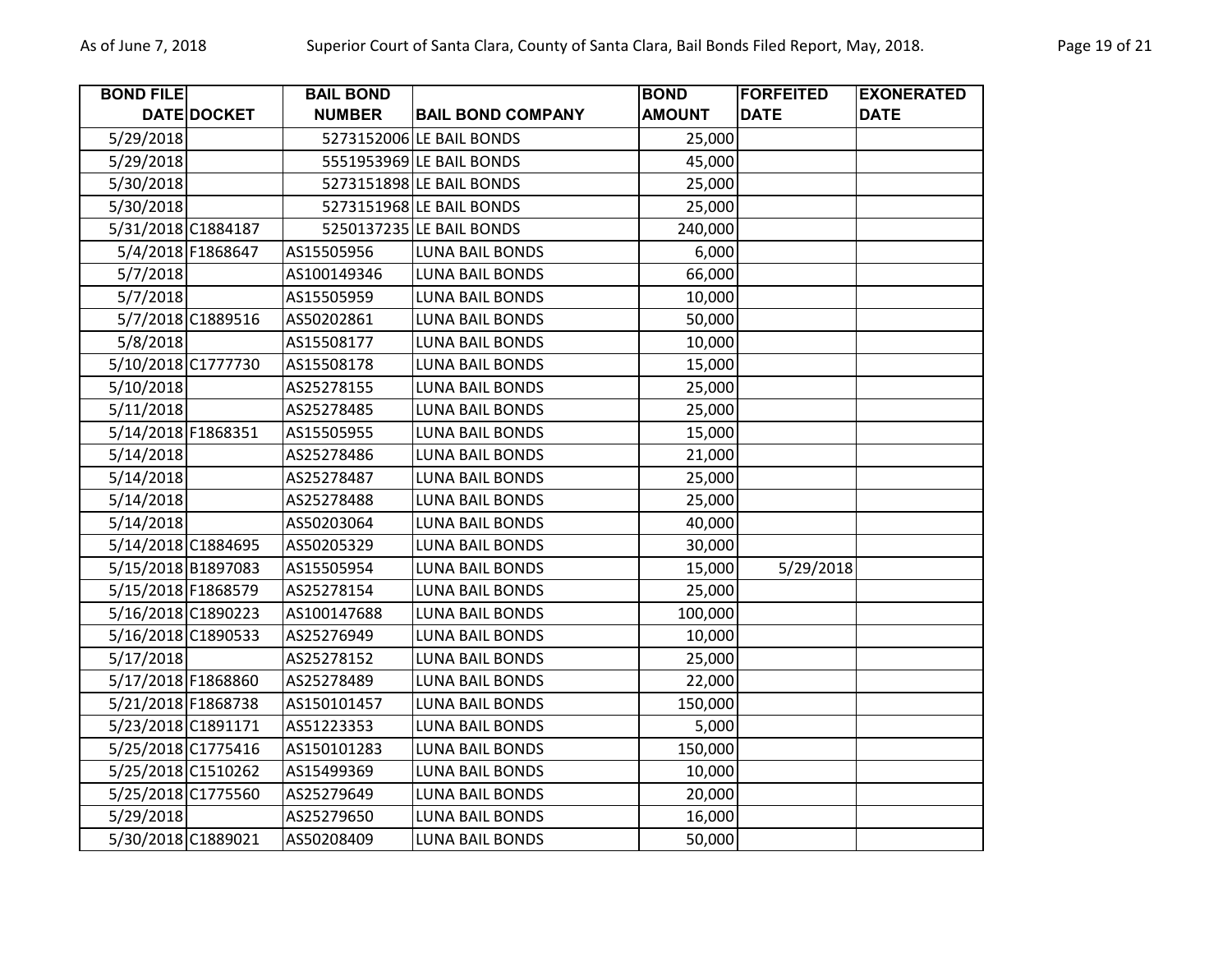| <b>BOND FILE</b> |                    | <b>BAIL BOND</b> |                             | <b>BOND</b>   | <b>FORFEITED</b> | <b>EXONERATED</b> |
|------------------|--------------------|------------------|-----------------------------|---------------|------------------|-------------------|
|                  | DATE DOCKET        | <b>NUMBER</b>    | <b>BAIL BOND COMPANY</b>    | <b>AMOUNT</b> | <b>DATE</b>      | <b>DATE</b>       |
|                  | 5/1/2018 B1897160  | IS50K133616      | <b>METRO ONE BAIL BONDS</b> | 16,000        |                  |                   |
|                  | 5/2/2018 F1661057  | IS15K410885      | <b>METRO ONE BAIL BONDS</b> | 5,000         | 6/1/2018         |                   |
|                  | 5/2/2018 F1660941  | IS15K410886      | <b>METRO ONE BAIL BONDS</b> | 15,000        | 6/1/2018         |                   |
|                  | 5/1/2018 C1886088  | A152217314       | PREMIERE BAIL BONDS         | 10,000        |                  |                   |
| 5/3/2018         |                    | A510002790       | PREMIERE BAIL BONDS         | 25,000        |                  |                   |
|                  | 5/4/2018 C1889019  | A1H0001475       | PREMIERE BAIL BONDS         | 100,000       |                  |                   |
|                  | 5/7/2018 C1888564  | A152217316       | PREMIERE BAIL BONDS         | 10,000        |                  |                   |
|                  | 5/7/2018 B1897333  | A1H0002297       | PREMIERE BAIL BONDS         | 75,000        |                  |                   |
|                  | 5/7/2018 C1886083  | A310003402       | PREMIERE BAIL BONDS         | 25,000        |                  |                   |
|                  | 5/7/2018 C1774021  | A310003574       | PREMIERE BAIL BONDS         | 25,000        |                  |                   |
|                  | 5/7/2018 C1775376  | A310003575       | PREMIERE BAIL BONDS         | 25,000        |                  | 5/17/2018         |
|                  | 5/7/2018 C1881953  | A310003576       | PREMIERE BAIL BONDS         | 25,000        |                  | 5/17/2018         |
| 5/8/2018         |                    | A1H0002295       | PREMIERE BAIL BONDS         | 50,000        |                  |                   |
| 5/8/2018         |                    | A310003403       | PREMIERE BAIL BONDS         | 16,000        |                  |                   |
|                  | 5/9/2018 B1897140  | A72312462        | PREMIERE BAIL BONDS         | 3,000         |                  |                   |
|                  | 5/14/2018 C1889019 | A1H0002296       | PREMIERE BAIL BONDS         | 100,000       |                  |                   |
|                  | 5/14/2018 C1888580 | A72312549        | PREMIERE BAIL BONDS         | 5,000         |                  |                   |
| 5/15/2018        |                    | A510004460       | PREMIERE BAIL BONDS         | 36,000        |                  |                   |
|                  | 5/16/2018 C1888586 | A310003401       | PREMIERE BAIL BONDS         | 10,000        |                  |                   |
|                  | 5/23/2018 F1868480 | A310003479       | PREMIERE BAIL BONDS         | 26,000        |                  |                   |
|                  | 5/23/2018 C1527601 | A510004163       | PREMIERE BAIL BONDS         | 50,000        |                  |                   |
|                  | 5/23/2018 F1868158 | A510004465       | PREMIERE BAIL BONDS         | 50,000        | 6/1/2018         |                   |
|                  | 5/23/2018 C1888860 | A72312920        | PREMIERE BAIL BONDS         | 2,000         |                  |                   |
| 5/25/2018        |                    | A310003477       | PREMIERE BAIL BONDS         | 25,000        |                  |                   |
| 5/25/2018        |                    | A310003762       | PREMIERE BAIL BONDS         | 25,000        |                  |                   |
|                  | 5/29/2018 C1885354 | A152217027       | PREMIERE BAIL BONDS         | 10,000        |                  |                   |
|                  | 5/29/2018 C1887707 | A152217030       | PREMIERE BAIL BONDS         | 15,000        |                  |                   |
|                  | 5/29/2018 C1890241 | A1H0002205       | PREMIERE BAIL BONDS         | 65,000        |                  |                   |
|                  | 5/29/2018 C1890241 | A1H0002207       | PREMIERE BAIL BONDS         | 65,000        |                  |                   |
|                  | 5/29/2018 C1890241 | A3100033572      | PREMIERE BAIL BONDS         | 25,000        |                  |                   |
|                  | 5/29/2018 B1577326 | A72312918        | PREMIERE BAIL BONDS         | 5,000         |                  |                   |
|                  | 5/29/2018 C1889034 | A72312919        | PREMIERE BAIL BONDS         | 5,000         |                  |                   |